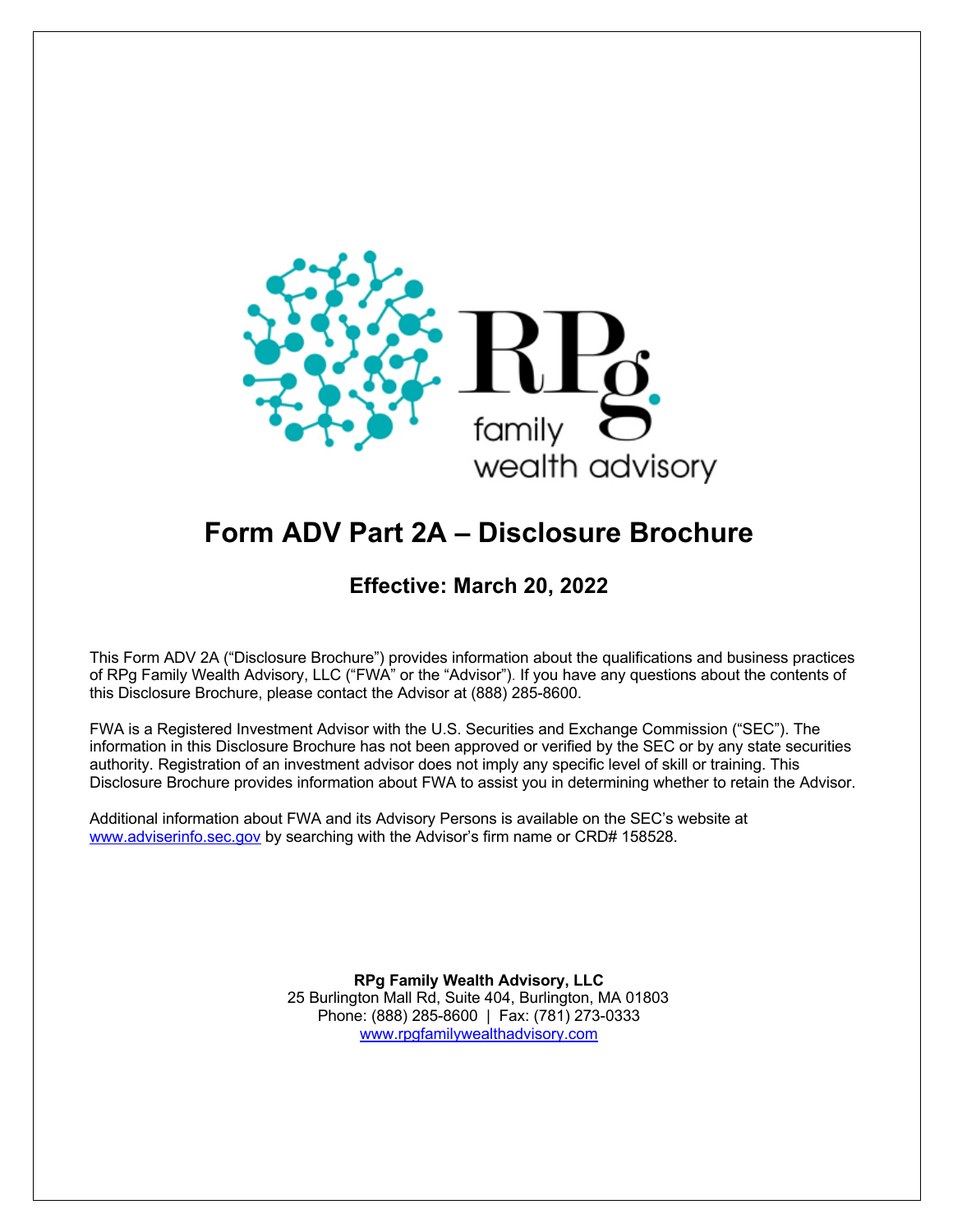### **Item 2 – Material Changes**

Form ADV 2 is divided into two parts: *Part 2A (the "Disclosure Brochure")* and *Part 2B (the "Brochure Supplement")*. The Disclosure Brochure provides information about a variety of topics relating to an Advisor's business practices and conflicts of interest. The Brochure Supplement provides information about the Advisory Persons of FWA. For convenience, the Advisor has combined these documents into a single disclosure document.

FWA believes that communication and transparency are the foundation of its relationship and continually strive to provide you with the most complete and accurate information at all times. FWA encourages all current and prospective clients to read this Disclosure Brochure and discuss any questions you may have with the Advisor.

#### Material Changes

The following material changes have been made to this Disclosure Brochure since the last filing and distribution to Clients:

- Robert McCauley has replaced Brandon Lamb as Chief Compliance Officer, effective March 18, 2022.
- The Advisor has moved its primary office location to Suite 404 at the same address.

#### Future Changes

From time to time, the Advisor may amend this Disclosure Brochure to reflect changes in business practices, changes in regulations or routine annual updates as required by the securities regulators. This complete Disclosure Brochure or a Summary of Material Changes shall be provided to you annually and if a material change occurs in the business practices of FWA.

At any time, you may view the current Disclosure Brochure on-line at the SEC's Investment Adviser Public Disclosure website at www.adviserinfo.sec.gov by searching with the Advisor's firm name or CRD# 158528. You may also request a copy of this Disclosure Brochure at any time, by contacting the Advisor at (888) 285-8600.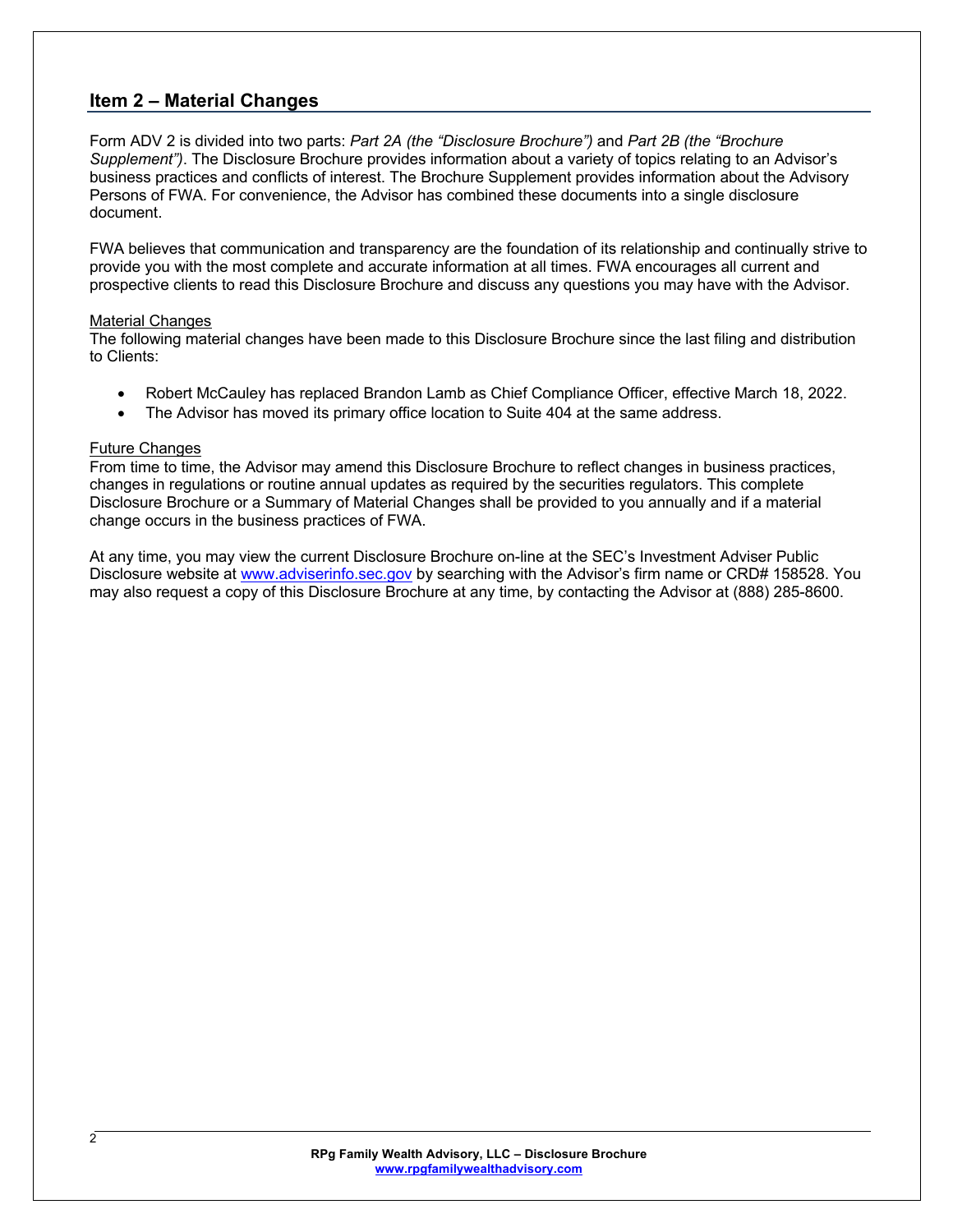# **Item 3 - Table of Contents**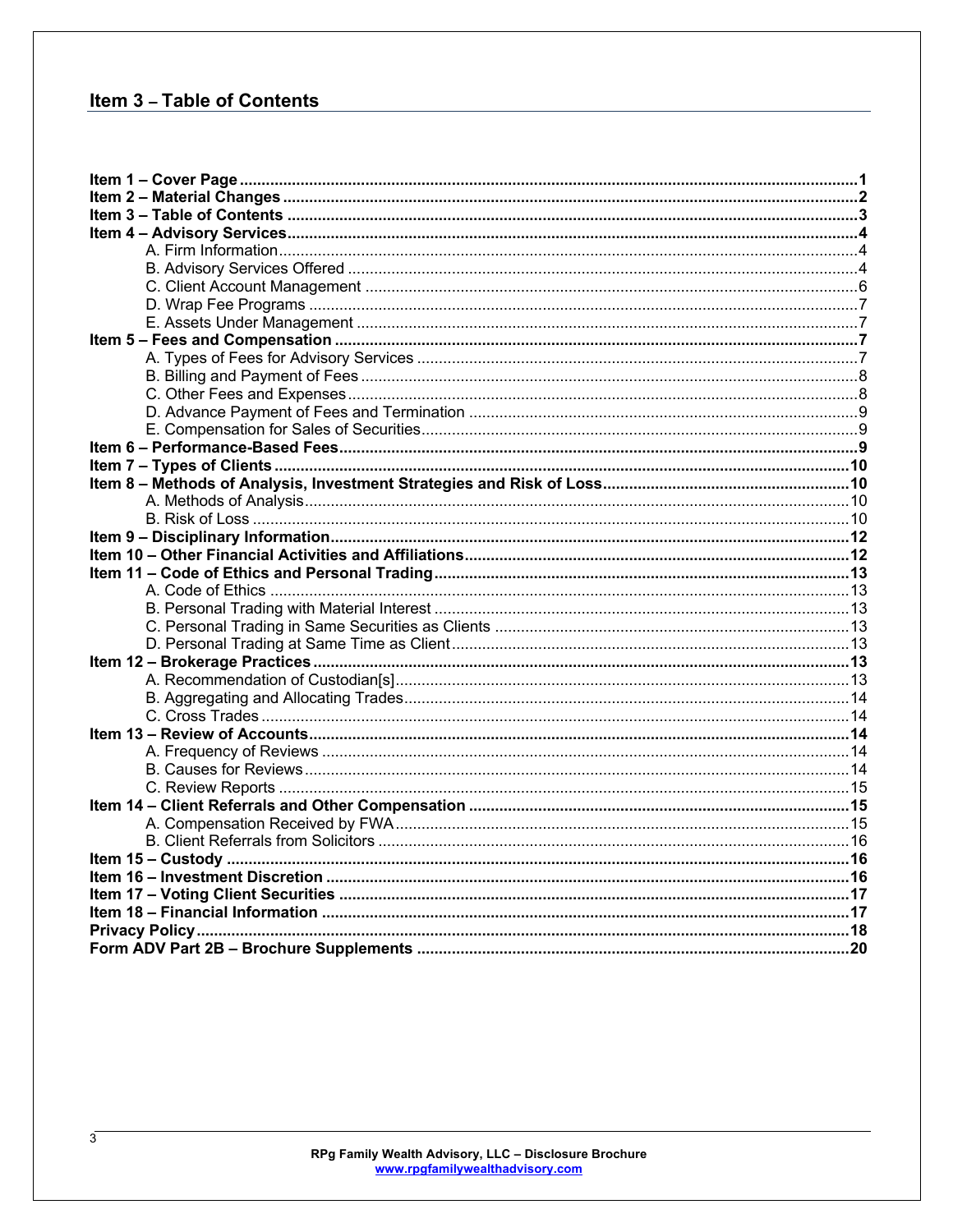### **Item 4 – Advisory Services**

#### **A. Firm Information**

RPg Family Wealth Advisory, LLC ("FWA" or the "Advisor") is a registered investment advisor with the U.S. Securities and Exchange Commission ("SEC"). FWA was founded in 2011 as a wholly-owned subsidiary of Risk Paradigm Group Holdings, LLC, a privately held limited liability company ("LLC") that is organized under the laws of the State of Delaware. David C. Gatti (Chief Executive Officer, Chief Investment Officer) is the principal officer of FWA.

This Disclosure Brochure provides information regarding the qualifications, business practices, and the advisory services provided by FWA. Within FWA there is a team of Supervised Persons that are also known as TEG Advisors of RPg Family Wealth Advisory. Please contact Robert McCauley, FWA's Chief Compliance Officer ("CCO"), with any questions regarding this Disclosure Brochure. Mr. McCauley can be reached at (781) 916- 8176 or via email at compliance@riskparadigmgroup.com.

#### **B. Advisory Services Offered**

FWA provides customized wealth advisory services to individuals, high net worth individuals, trusts, estates, charities, businesses, and retirement plans (each referred to as a "Client").

FWA's primary mission is to understand Clients' challenges and objectives, and to formulate comprehensive wealth management strategies that meet their individual needs. The Advisor adheres to the highest fiduciary standards, as demonstrated by always putting Clients' interests first and continuously striving to act in the best interest of our Clients.

FWA serves as a fiduciary to Clients, as defined under the applicable laws and regulations. As a fiduciary, the Advisor upholds a duty of loyalty, fairness and good faith towards each Client and seeks to mitigate potential conflicts of interest. FWA's fiduciary commitment is further described in the Advisor's Code of Ethics. For more information regarding the Code of Ethics, please see Item 11 – Code of Ethics, Participation or Interest in Client Transactions and Personal Trading.

#### Wealth Management Services

4

FWA provides Clients with wealth management services, which generally includes a broad range of comprehensive financial planning and consulting strategies as well as discretionary and non-discretionary management of investment portfolios.

This is achieved through a combination of (i) continuous personal Client contact and interaction, (ii) planning/consulting expertise utilized for the benefit of the Client, (iii) providing discretionary investment management services within Client accounts, and (iv) utilizing third party investment managers to achieve Client objectives. FWA works with each Client to identify their comprehensive goals as well as risk tolerance and financial situation in order initiate a strategy for supporting the Client.

*Financial Planning and Consulting Services* – FWA provides its Clients with comprehensive financial planning and consulting services either as a component of its wealth management services or pursuant to a financial planning or consulting agreement. Services are offered in several areas of a Client's financial situation, depending on their goals, objectives and financial situation. FWA may also refer Clients to an accountant, attorney or other specialist, as appropriate for their unique situation. For certain financial planning engagements, the Advisor will provide a written summary of Client's financial situation, observations, and recommendations.

*Investment Management Services* – FWA will then construct a portfolio to meet the specific objectives of each Client. Portfolios are customized to the needs of each Client, but are typically constructed with a combination of individual equity securities, individual fixed income securities, mutual funds, exchange-traded funds ("ETFs") and limited partnerships. Limited partnerships may include hedge funds, private investment pools and other limited partnerships that are appropriate to achieve the goals of the Client. The Advisor may also utilize other securities types, as appropriate, to meet the needs of Clients.

FWA may periodically deliver investment management services through an affiliated investment manager, Risk Paradigm Group, LLC ("RPg Asset Management" or "RPgAM"). In this capacity, RPgAM will serve as a sub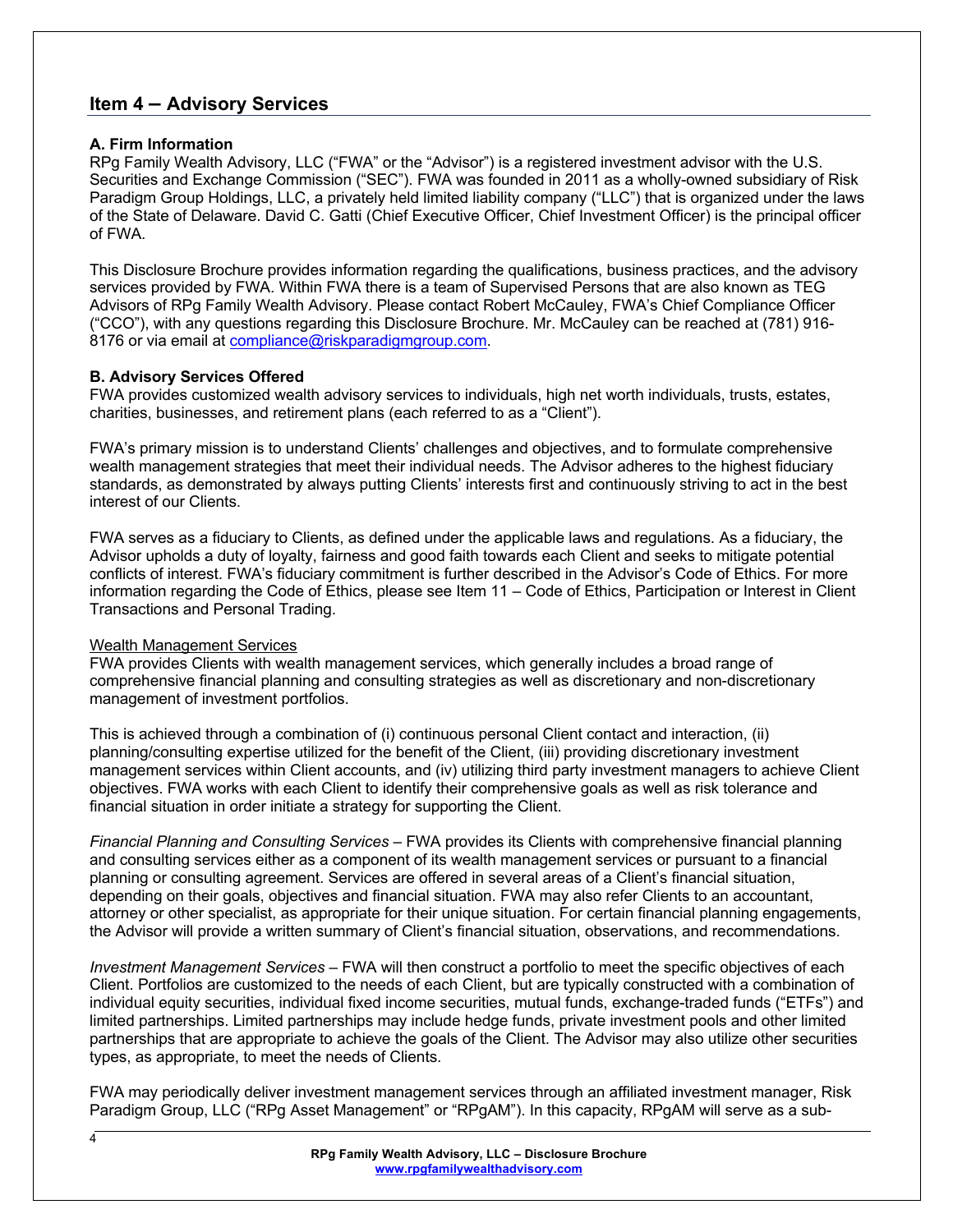advisor to FWA to conduct "Managed Accounts" activities for FWA and will administer investment management services through the individual Client accounts. For more information pertaining to this affiliation or potential conflicts, please see Item 10 of this Disclosure Brochure.

FWA's investment approach is primarily long-term outcome focused, but the Advisor may buy, sell or re-allocate positions that have been held for less than one year to meet the objectives of the Client or due to market conditions. Each Client will have the opportunity to place reasonable restrictions on the types of investments to be held in their respective portfolio, subject to the acceptance by the Advisor.

FWA evaluates and selects securities, strategies, managers, funds, or models for inclusion in Client portfolios only after applying their internal due diligence process. FWA may recommend, on occasion, redistributing investment allocations to diversify the portfolio. FWA may recommend specific positions to increase sector or asset class weightings. The Advisor may recommend employing cash positions as a possible hedge against market movement. FWA may recommend selling positions for reasons that include, but are not limited to, harvesting capital gains or losses, business or sector risk exposure to a specific security or class of securities, overvaluation or overweighting of the position[s] in the portfolio, change in risk tolerance of the Client, generating cash to meet Client needs, or any risk deemed unacceptable for the Client's risk tolerance.

At no time will FWA accept or maintain custody of a Client's funds or securities, except for the limited authority as outlined in Item 15 – Custody. All Client assets will be managed within their designated account[s]at the Custodian, pursuant to the terms of the investment advisory agreement, please see Item 12 – Brokerage Practices.

*Retirement Accounts* – When the Advisor provides investment advice to Clients regarding ERISA retirement accounts or individual retirement accounts ("IRAs"), the Advisor is a fiduciary within the meaning of Title I of the Employee Retirement Income Security Act ("ERISA") and/or the Internal Revenue Code ("IRC"), as applicable, which are laws governing retirement accounts. When deemed to be in the Client's best interest, the Advisor will provide investment advice to a Client regarding a distribution from an ERISA retirement account or to roll over the assets to an IRA, or recommend a similar transaction including rollovers from one ERISA sponsored Plan to another, one IRA to another IRA, or from one type of account to another account (e.g. commission-based account to fee-based account). Such a recommendation creates a conflict of interest if the Advisor will earn a new (or increase its current) advisory fee as a result of the transaction. No client is under any obligation to roll over a retirement account to an account managed by the Advisor.

*Selection of Third Party Investment Managers* – As part of its comprehensive wealth management services, FWA may periodically recommend and refer Clients to a third-party investment manager or investment advisor (referred to herein as the "Third Party Manager") at FWA's discretion or Client's request. In this scenario, the Client will then either (i) enter into a separate agreement with that Third Party Manager for services or (ii) utilize an existing contracted sub-advisory relationship between that Third Party Manager and FWA (the "Sub-advisory Agreement") for the services that Third Party Manager will provide to the Client, most commonly the administration of a proprietary investment strategy by the respective Third Party Manager. In consideration for such services, the Third Party Manager will receive a fee, billed based on the fee schedule established in the Sub-advisory agreement. Whenever an existing contracted sub-advisory relationship with a Third Party Manager is utilized, the Client will be requested to acknowledge the services provided by the Third Party Manager and the associated fees in writing. As noted above, FWA will, when appropriate for the Client, utilize our affiliate Risk Paradigm Group, LLC ("RPgAM") as the Third Party Manager. FWA has a contracted sub-advisory relationship with RPgAM. Use of RPgAM presents a conflict of interest. Please see item 10 below for more information.

The Client, prior to entering into an agreement with a Third Party Manager, will be provided with the Third Party Manager's Form ADV 2A (or a brochure that makes the appropriate disclosures).

*Managed Account Programs* – As part of its comprehensive wealth management services, FWA may recommend to Clients that all or a portion of their portfolio be implemented by utilizing one or more Third Party Managers participating in a Managed Accounts program (a "Program") through the Client's selected Custodian or another independent platform (the "Program Sponsor"). The Client will then enter into a Program and investment advisory agreement with the Program Sponsor. FWA will assist and advise the Client in establishing investment objectives for the account[s], the investment offerings within the Program, and defining any restrictions on the account.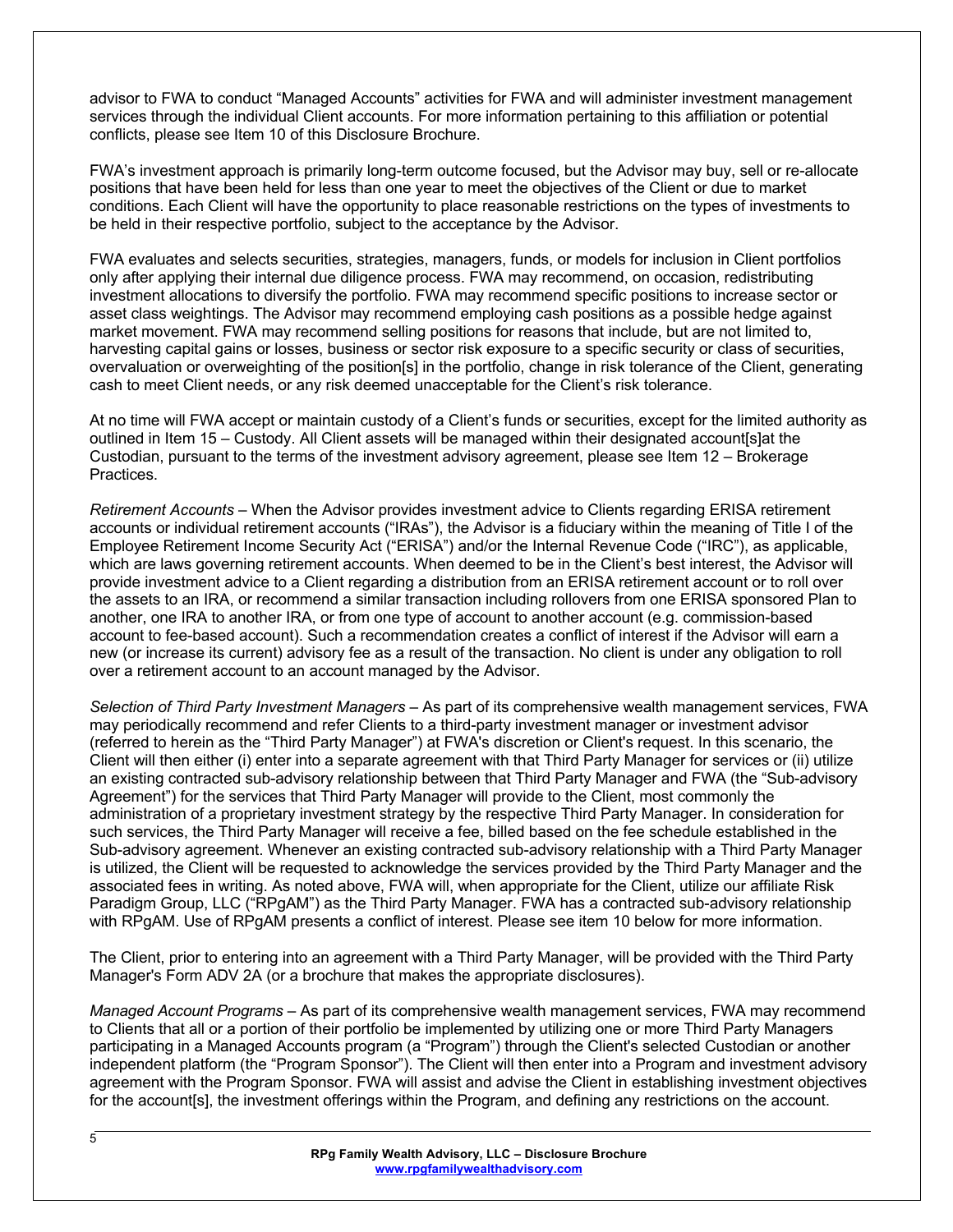FWA will continue to provide oversight of the Client's account[s] and ongoing monitoring of the activities through the Program.

In consideration for such services, the Program Sponsor will charge a Program fee that includes the investment advisory fee of any Third Party Managers, the administration of the Program and trading, clearance and settlement costs. The Program Sponsor will add FWA's investment advisory fee (described below in Item 5) and will deduct the overall fee from the Client account, generally at the start of each calendar quarter. The assetbased Program fee is tiered and varies depending on the size of the account[s], the asset class of the underlying securities and the Third Party Managers selected by the Client. The overall fee (including the Advisor's investment advisory fee as described in Item 5) will generally not exceed 3% annually.

#### **FWA does not receive any compensation from these Programs or the Program Sponsor, other than FWA's investment advisory fee as described in Item 5.**

The Client, prior to entering into an agreement with a Program Sponsor, will be provided with the Program Sponsor's Form ADV Part 2A (or a brochure that makes the appropriate disclosures). In addition, FWA and its Client will agree in writing that that selected Program Sponsor will manage the Client's account[s] on a discretionary basis.

#### Retirement Plan Advisory Services

FWA provides retirement plan advisory services on behalf of the retirement plans (each a "Plan") and the company (the "Plan Sponsor"). The Advisor's retirement plan advisory services are designed to assist the Plan Sponsor in meeting its fiduciary obligations to the Plan and its Plan Participants. Each engagement is customized to the needs of the Plan and Plan Sponsor. Services generally include:

- Vendor Analysis
- Plan Participant Enrollment and Education Tracking
- Investment Policy Statement ("IPS") Design and Monitoring
- Investment Oversight Services (ERISA 3(21))
- Performance Reporting
- Ongoing Investment Recommendation and Assistance
- ERISA 404(c) Assistance

These services are provided by FWA serving in the capacity as a fiduciary under the Employee Retirement Income Security Act of 1974, as amended ("ERISA"). In accordance with ERISA Section 408(b)(2), the Plan Sponsor is provided with a written description of FWA's fiduciary status, the specific services to be rendered and all direct and indirect compensation the Advisor reasonably expects under the engagement.

#### **C. Client Account Management**

Prior to engaging FWA to provide wealth management services, each Client is required to enter into one or more agreements with the Advisor that define the terms, conditions, authorities and responsibilities of the Advisor and the Client. These services may include:

- Wealth Planning FWA provides comprehensive advice and quidance relating to the financial goals of its Clients.
- Establishing a Documented Financial Plan or Investment Policy Statement FWA, in conjunction with the Client, will develop a strategy that seeks to achieve the Client's goals and objectives.
- Asset Allocation FWA will develop a strategic asset allocation that is targeted to meet the investment objectives, time horizon, financial situation and risk tolerance for each Client.
- Portfolio Construction FWA will develop a portfolio for the Client that is intended to meet the stated goals and objectives of the Client.
- Investment Advisory and Supervision FWA will provide investment advisory and ongoing oversight of the Client's investment portfolio.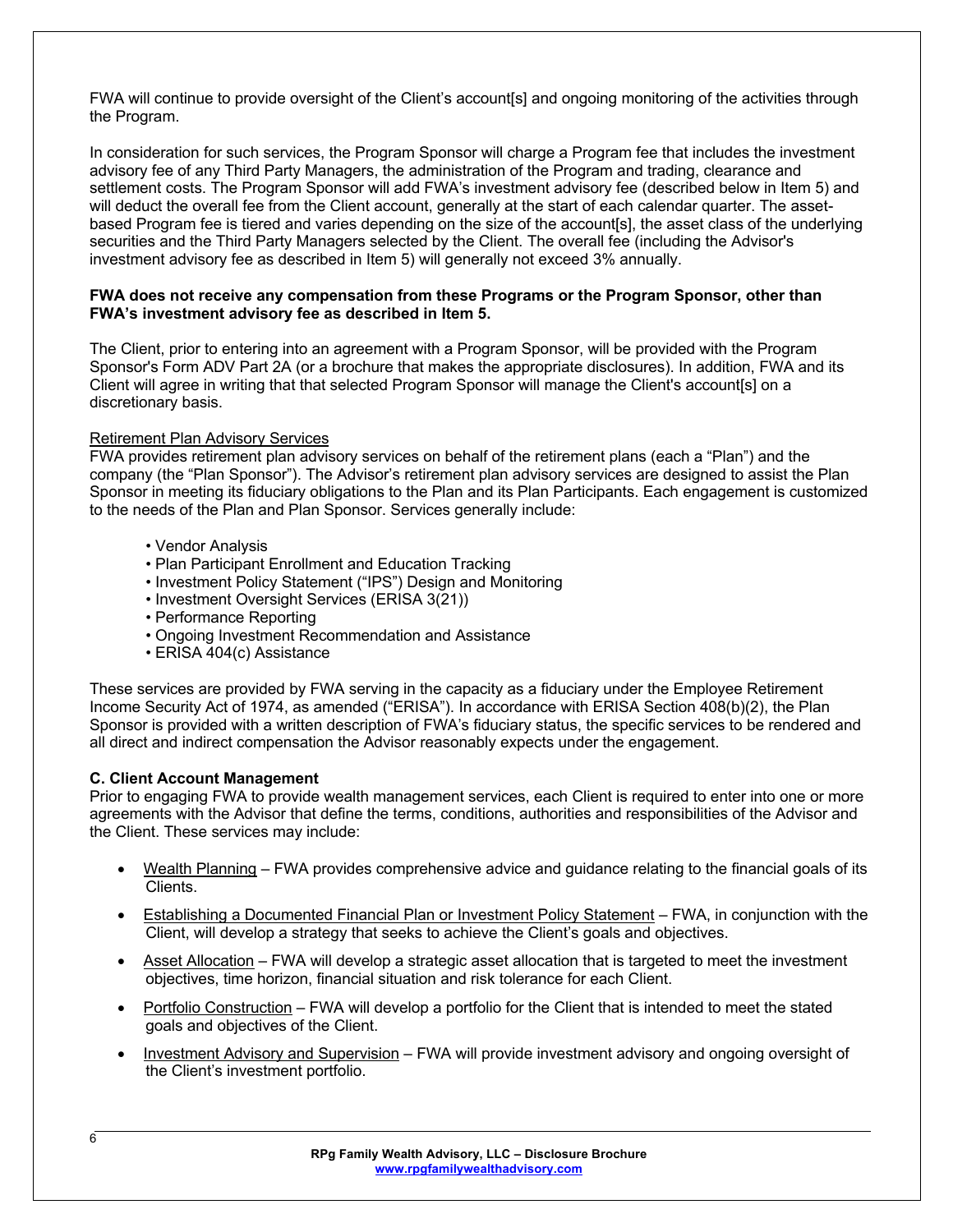#### **D. Wrap Fee Programs**

FWA does not manage or place Client assets into a wrap fee program.

#### **E. Assets Under Management**

As of December 31, 2021, FWA manages \$421,471,827 in Client assets, \$410,963,712 of which are managed on a discretionary basis and \$10,508,115 on a non-discretionary basis. Clients may request more current information at any time by contacting the Advisor.

### **Item 5 – Fees and Compensation**

The following paragraphs detail the fee structure and compensation methodology for services provided by the Advisor. Each Client engaging the Advisor for services described herein shall be required to enter into one or more agreements with the Advisor.

#### **A. Types of Fees for Advisory Services**

#### Financial Planning and Consulting Services

FWA offers financial planning and consulting services either on an hourly basis or for a fixed fee. Hourly fees range up to \$500 per hour. Fixed fees are offered based on the expected effort and duration at the Advisor's hourly rate. Fees may be negotiable based on the nature and complexity of the services to be provided and the overall relationship with the Advisor. An estimate for total hours and/or total costs will be provided to the Client prior to engaging for these services.

#### Investment Advisory Services

Investment advisory fees are paid either monthly or quarterly and charged in advance pursuant to the terms of the FWA investment advisory agreement (herein the "Billing Period"). Fees are based on the last market value, as reported by the custodian or third-party administrator, of assets under management at the end of the prior Billing Period. Investment advisory fees generally range from 0.25% to 1.50%. Fees are negotiated depending on the size and complexity of the Client relationship and/ or other factors. Relationships with multiple objectives, specific reporting requirements, portfolio restrictions and other complexities may be charged higher fees. Certain Clients may have a fee schedule that differs from above.

The investment advisory fee in the first Billing Period of service is prorated from the inception date of the Client's account[s] to the end of the first Billing Period. Fees may be negotiable at the sole discretion of the Advisor. The Client's Fees will take into consideration the aggregate assets under management with the Advisor. All securities held in accounts managed by FWA will be independently valued by the Custodian. FWA does not have the authority to value portfolio securities. Certain Clients may be offered an alternate fee schedule pursuant to the terms of an FWA investment advisory agreement.

Client may be able to obtain similar services from other service providers for a lower fee.

The Advisor's fee is exclusive of, and in addition to any applicable securities transaction and custody fees, and other related costs and expenses described in Item 5.C below, which may be incurred by the Client. However, the Advisor shall not receive any portion of these commissions, fees, and costs.

#### Third Party Investment Managers

As noted in Item 4, the Advisor may implement all or a portion of a Client's investment portfolio utilizing one or more Independent Managers. To eliminate any conflict of interest, the Advisor does not earn any compensation from an Independent Manager. The Advisor will only earn its investment advisory fee as described above. Independent Managers typically do not offer any fee discounts but may have a breakpoint schedule which will reduce the fee with an increased level of assets placed under management with an Independent Manager. The terms of such fee arrangements are included in the Independent Manager's disclosure brochure and applicable contract[s] with the Independent Manager. The total blended fee, including the Advisor's fee and the Independent Manager's fee, will generally not exceed 2.25% annually.

#### Managed Account Programs

7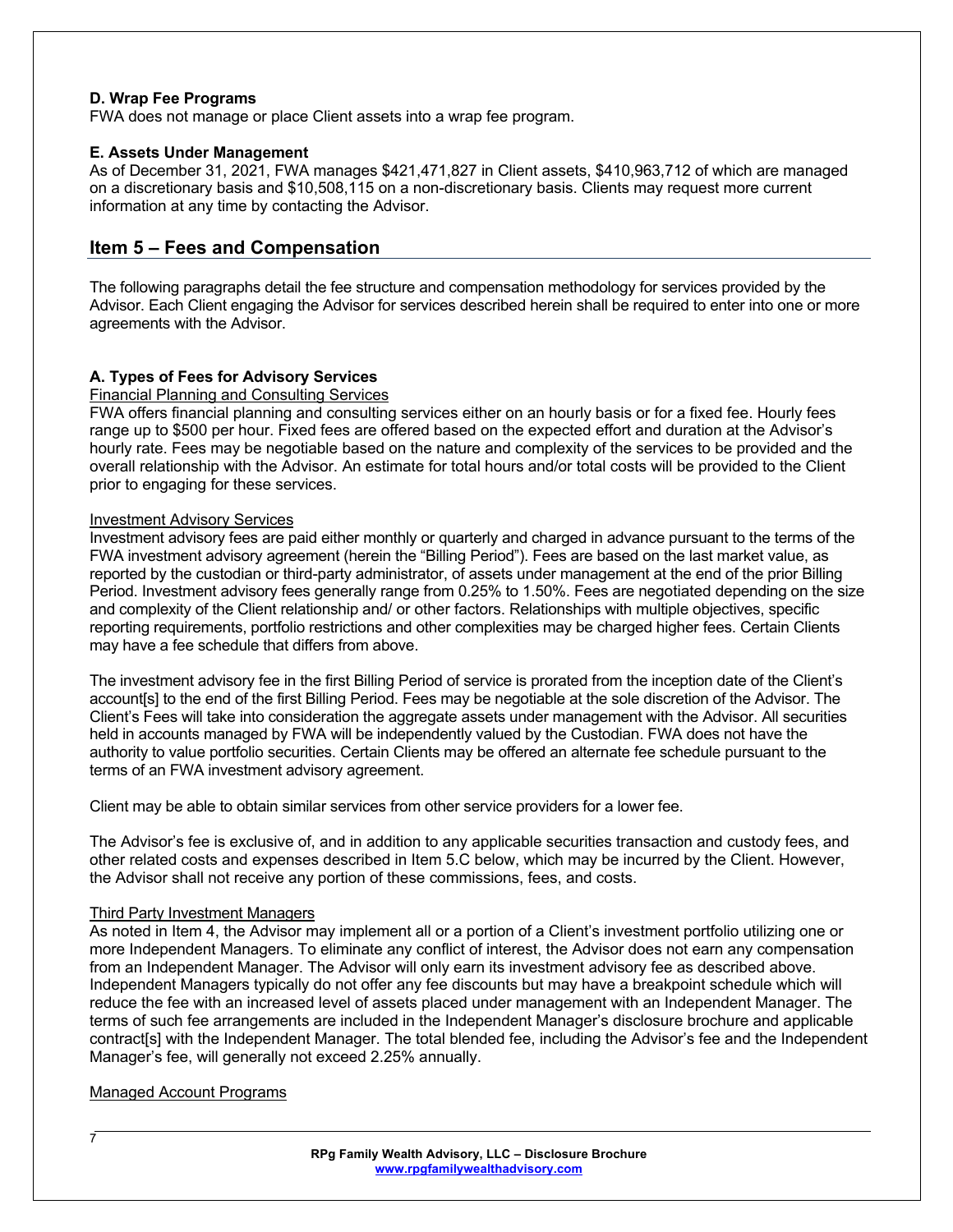Fees charged by Managed Account Programs are pursuant to the terms, conditions, and fee schedule included in a separate Program agreement entered into between the Client and the Program Sponsor.

#### Retirement Plan Advisory Services

Fees for retirement plan advisory services are charged an annual asset-based fee of up to 0.75% determined pursuant to the terms, conditions and fee schedule included in the retirement plan advisory agreement.

#### **B. Billing and Payment of Fees**

#### Financial Planning and Consulting Services

Financial planning and consulting fees are invoiced by the Advisor and are due upon receipt. The Advisor charges the financial planning fee in advance of services as long as such services are to be completed in less than six months.

#### Investment Advisory Services

Investment advisory fees will be calculated by the Advisor, or its delegate, and deducted from the Client's account[s] at the Custodian. The Advisor, or its delegate, shall instruct the Custodian at the beginning of the respective billing period indicating the amount of the fees to be deducted from the Client's account[s]. The amount due is calculated by applying the pro rata daily rate (annual rate divided by the number of days in the current calendar year, respectively) to the total assets under management with FWA at the end of the previous billing period. Clients will be provided with a statement, at least quarterly, from the Custodian reflecting deduction of the investment advisory fee. It is the responsibility of the Client to verify the accuracy of these fees as listed on the Custodian's brokerage statement as the Custodian does not assume this responsibility. Clients provide written authorization permitting advisory fees to be deducted by FWA, or its delegate, directly from their accounts held by the Custodian as part of the investment advisory agreement and separate account forms provided by the Custodian.

#### Third Party Investment Managers

For Client accounts implemented through an Independent Manager, the Client's overall fees may include FWA's investment advisory fee (as noted above) plus investment management fees and/or platform fees charged by the Independent Manager[s], as applicable. In certain instances, the Independent Manager or the Advisor may assume responsibility for calculating the Client's fees and deduct all fees from the Client's account[s].

#### Managed Account Programs

Fees charged by Managed Account Programs are pursuant to the terms, conditions, and fee schedule included in a separate Program agreement entered into between the Client and the Program Sponsor. In general, Managed Account Program billing will coincide with the investment advisory fee billing practices.

#### Retirement Plan Advisory Services

Retirement plan advisory fees may be directly invoiced to the Plan Sponsor or deducted from the assets of the Plan, depending on the terms of the retirement plan advisory agreement.

#### **C. Other Fees and Expenses**

Clients may also incur certain fees or charges imposed by third parties, other than FWA, in connection with investments made on behalf of the Client's account[s]. The Client is responsible for all custody and securities execution fees charged by the Custodian, as applicable. The Advisor's current Custodian(s) do not charge securities transaction fees for ETF and equity trades in a Client's account, provided that the account meets the terms and conditions of the Custodian's brokerage requirements, which are subject to change. However, the Custodians typically charges for mutual funds and other types of investments. The investment advisory fee charged by FWA is separate and distinct from these custody and execution fees.

All fees paid to FWA for investment advisory services are separate and distinct from the expenses charged by mutual funds, ETFs, options and limited partnerships to their shareholders, if applicable. Limited partnerships may include hedge funds, private investment pools and other limited partnerships. These fees and expenses are described in each fund's prospectus, limited partnership agreement, contract, or other applicable offering documents. These fees and expenses will generally be used to pay management fees for the funds, other fund expenses, account administration (e.g., custody, brokerage and account reporting), and a possible distribution fee. A Client may be able to invest in these products directly, without the services of FWA, but would not receive the services provided by FWA which are designed, among other things, to assist the Client in determining which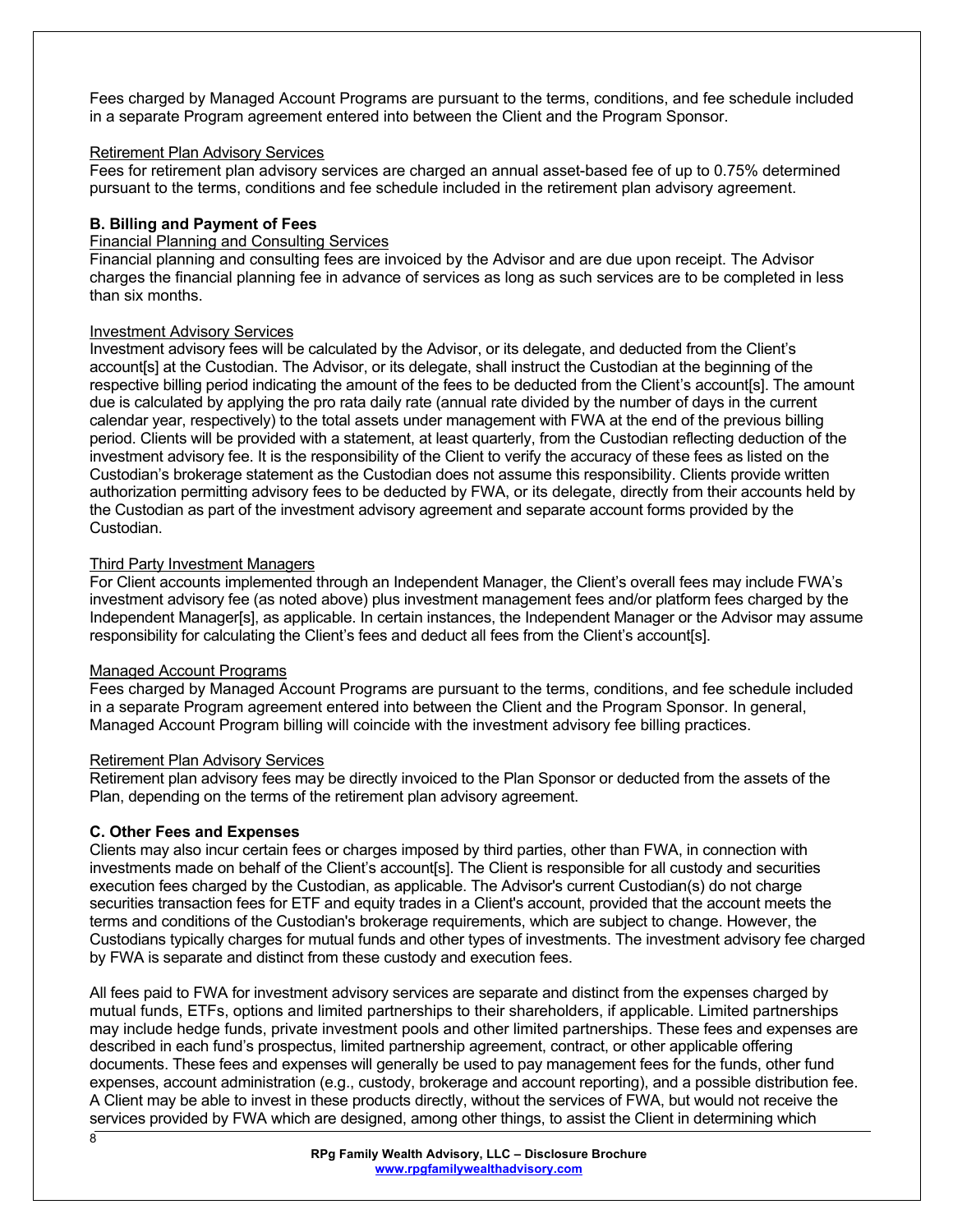products or services are most appropriate to each Client's financial situation and objectives. Accordingly, the Client should review both the fees charged by the fund[s] and the fees charged by FWA to fully understand the total fees to be paid. Please refer to Item 12- Brokerage Practices for additional information.

#### **D. Advance Payment of Fees and Termination**

#### Financial Planning and Consulting Services

FWA is compensated for its financial planning and consulting services at the start of the engagement. Either party may terminate the financial planning agreement, at any time, by providing written notice to the other party. The Client may also terminate the investment advisory agreement within five (5) business days of signing the Advisor's agreement at no cost to the Client. Upon termination, the Client shall be billed for actual hours logged on the planning project times the agreed upon hourly rate or the percentage completion for a fixed fee engagement. Any unearned, prepaid fees will be promptly refunded. The Client's financial planning agreement with the Advisor is non-transferable without the Client's prior consent.

#### Investment Advisory Services

FWA is compensated for its services in advance of the billing period in which investment advisory services are rendered. Either party may terminate the investment advisory agreement with FWA, at any time, by providing advance written notice to the other party. The Client may also terminate the investment advisory agreement within five (5) business days of signing the Advisor's agreement at no cost to the Client. Upon termination, the Client shall be responsible for investment advisory fees up to and including the effective date of termination and the Advisor will refund any unearned, prepaid investment advisory fees from the effective date of termination to the end of the billing period. The Client's investment advisory agreement with the Advisor is non-transferable without the Client's prior consent.

#### Third Party Investment Managers and Managed Account Programs

In the event that the Advisor has determined that an Independent Manager is no longer in the Client's best interest or a Client should wish to terminate their relationship with an unaffiliated investment advisor, the terms for termination will be set forth in the respective agreements between the Client and those third parties. FWA will assist the Client with the termination and transition as appropriate.

#### Retirement Plan Advisory Services

FWA is compensated for its retirement plan advisory services either in advance or in arrears, pursuant to the terms of the retirement plan advisory agreement. Either party may request to terminate their services with FWA, at any time, by providing advance written notice to the other party. The Client shall be responsible for retirement plan advisory fees up to and including the effective date of termination. Upon termination, the Advisor will refund any unearned, prepaid investment advisory fees from the effective date of termination to the end of the quarter. The Client's retirement plan advisory agreement with the Advisor is non-transferable without the Client's prior consent.

#### **E. Compensation for Sales of Securities**

FWA does not buy or sell securities to earn commissions and does not receive any compensation for securities transactions in any Client account, other than the investment advisory fees noted above.

Certain Advisory Persons are also licensed as independent insurance professionals. These persons will earn commission-based compensation for selling insurance products, including insurance products they sell to Clients. Insurance commissions earned by these persons are separate and in addition to advisory fees. This practice presents a conflict of interest because persons providing investment advice on behalf of the Advisor who are insurance agents have an incentive to recommend insurance products to Clients for the purpose of generating commissions rather than solely based on Client needs. However, the Clients is under no obligation, contractually or otherwise, to purchase insurance products through any person affiliated with our firm. Please see Item 10 – Other Financial Industry Activities and Affiliations.

# **Item 6 – Performance-Based Fees**

FWA does not charge performance-based fees for its investment advisory services. The fees charged by FWA are as described in Item 5 above and are not based upon the capital appreciation of the funds or securities held by any Client.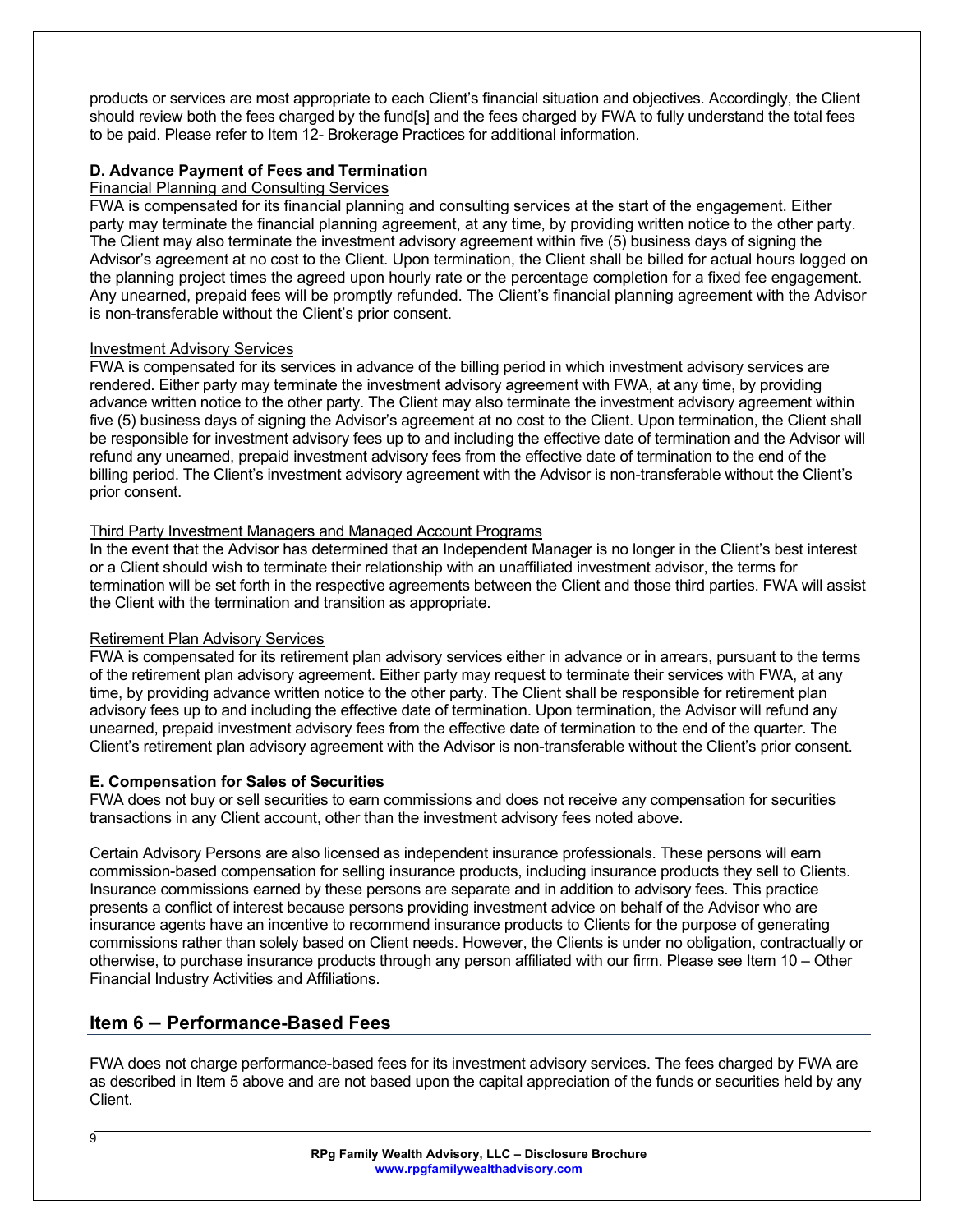FWA does not manage any proprietary investment funds or limited partnerships (for example, a mutual fund or a hedge fund) and has no financial incentive to recommend any particular investment options to its Clients.

# **Item 7 – Types of Clients**

FWA offers investment advisory services to individuals, high net worth individuals, trusts, estates, charities, businesses, and retirement plans. The amount of each type of Client is available on the Advisor's Form ADV Part 1A. These amounts may change over time and are updated at least annually by the Advisor. FWA generally does not impose a minimum size for establishing a relationship.

# **Item 8 – Methods of Analysis, Investment Strategies and Risk of Loss**

#### **A. Methods of Analysis**

FWA primarily employs both fundamental and technical analysis methods in developing investment strategies for its Clients. Research and analysis from FWA are derived from numerous sources, including financial media companies, third party research materials, Internet sources, and review of company activities, including annual reports, prospectuses, press releases and research prepared by others.

*Fundamental analysis* utilizes economic and business indicators as investment selection criteria. These criteria are generally ratios and trends that may indicate the overall strength and financial viability of the entity being analyzed. Assets are deemed suitable if they meet certain criteria to indicate that they are a strong investment with a value discounted by the market. While this type of analysis helps the Advisor in evaluating a potential investment, it does not guarantee that the investment will increase in value. Assets meeting the investment criteria utilized in the fundamental analysis may lose value and may have negative investment performance. The Advisor monitors these economic indicators to determine if adjustments to strategic allocations are appropriate. More details on the Advisor's review process are included below in Item 13 – Review of Accounts.

*Technical analysis* involves the analysis of past market data rather than specific company data in determining the recommendations made to clients. Technical analysis may involve the use of charts to identify market patterns and trends, which may be based on investor sentiment rather than the fundamentals of the company. The primary risk in using technical analysis is that spotting historical trends may not help to predict such trends in the future. Even if the trend will eventually reoccur, there is no guarantee that FWA will be able to accurately predict such a reoccurrence.

As noted above, FWA generally employs a long-term investment strategy for its Clients, as consistent with their financial goals. FWA will typically hold all or a portion of a security for more than a year, but may hold for shorter periods for the purpose of rebalancing a portfolio or meeting the cash needs of Clients. At times, FWA may also buy and sell positions that are more short-term in nature, depending on the goals of the Client and/or the fundamentals of the security, sector or asset class.

#### **B. Risk of Loss**

Investing in securities and other financial instruments involves the risk of loss that Clients should be prepared to bear. Those risks can vary based on the nature and characteristics of the relevant investment approach and the specific securities and other financial instruments held. FWA will assist Clients in determining an appropriate strategy based on their tolerance for risk and other factors noted above. However, there is no guarantee that a Client will meet their investment goals.

While the methods of analysis help the Advisor in evaluating a potential investment, it does not guarantee that the investment will increase in value. Assets meeting the investment criteria utilized in these methods of analysis may lose value and may have negative investment performance. The Advisor monitors these economic indicators to determine if adjustments to strategic allocations are appropriate. More details on the Advisor's review process are included below in Item 13 – Review of Accounts.

Each Client engagement will entail a review of the Client's investment goals, financial situation, time horizon, tolerance for risk and other factors to develop an appropriate strategy for managing a Client's account. Client participation in this process, including full and accurate disclosure of requested information, is essential for the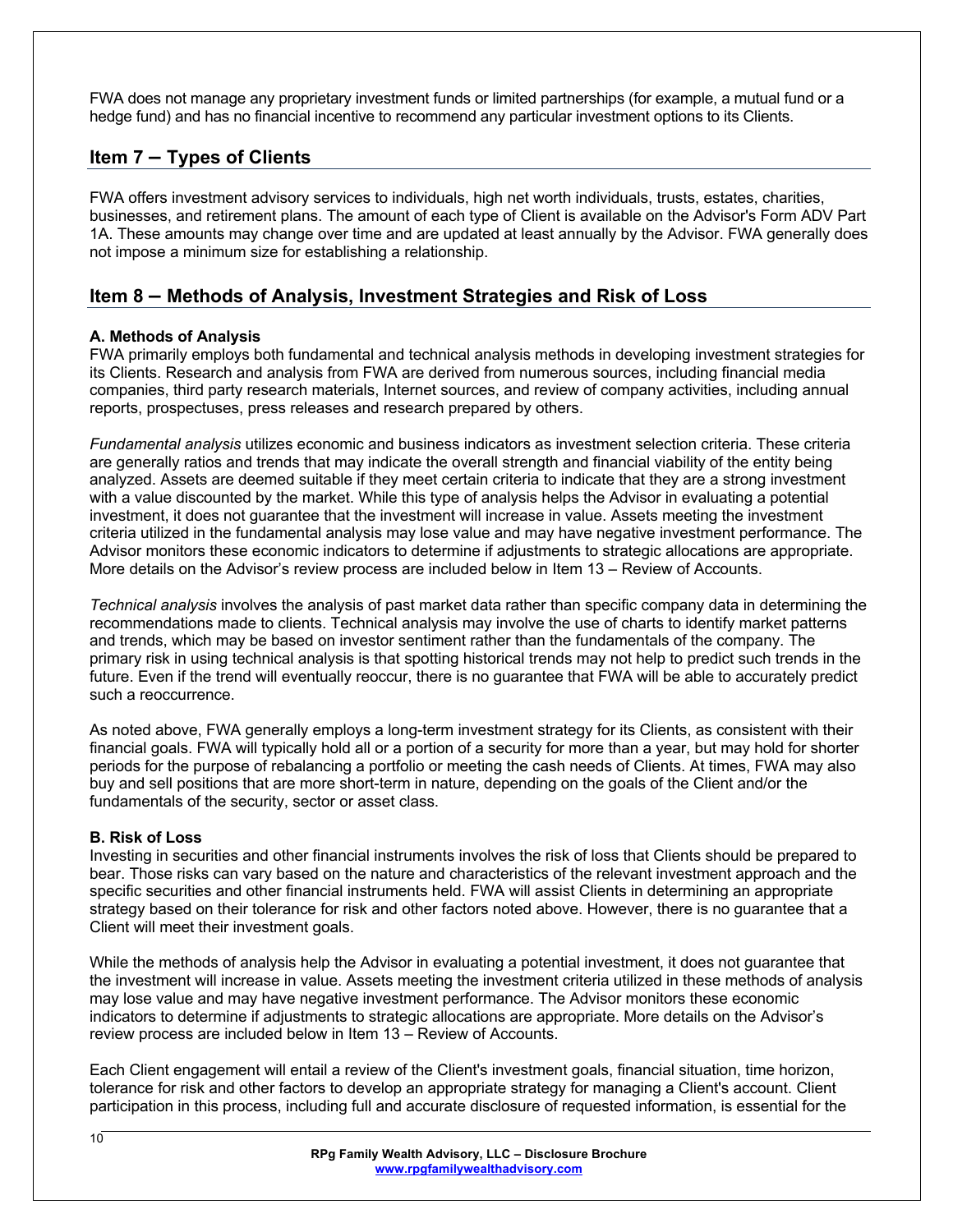analysis of a Client's account[s]. The Advisor shall rely on financial and other information provided by the Client or their designees without the duty or obligation to validate the accuracy and completeness of the information provided. It is the responsibility of the Client to inform the Advisor of any changes in financial condition, goals or other factors that may affect this analysis.

The risks associated with a particular strategy are provided to each Client in advance of investing Client accounts. The Advisor will work with each Client to determine their risk tolerance as part of the portfolio construction process. Following are some of the risks associated with the Advisor's investment approach:

#### Market Risks

The value of a Client's holdings may fluctuate in response to events specific to companies or markets, as well as economic, political, or social events in the U.S. and abroad. This risk is linked to the performance of the overall financial markets.

#### ETF Risks

The performance of an ETF is subject to market risk, including the possible loss of principal. The price of the ETFs will fluctuate with the price of the underlying securities that make up the funds. In addition, ETFs have a trading risk based on the loss of cost efficiency if the ETFs are traded actively and a liquidity risk if the ETFs have a large bid-ask spread and low trading volume. The price of an ETF fluctuates based upon the market movements and may dissociate from the index being tracked by the ETF or the price of the underlying investments. An ETF purchased or sold at one point in the day may have a different price than the same ETF purchased or sold a short time later.

#### Mutual Fund Risks

The performance of a mutual fund is subject to market risk, including the possible loss of principal. The price of the mutual funds will fluctuate with the value of the underlying securities that make up the funds. The price of a mutual fund is typically set daily therefore a mutual fund purchased at one point in the day will typically have the same price as a mutual fund purchased later that same day.

#### Options Contracts

Investments in options contracts have the risk of losing value in a relatively short period of time. Option contracts are leveraged instruments that allow the holder of a single contract to control many shares of an underlying stock. This leverage can compound gains or losses.

#### Short Sales

A short sale involves the sale of a security that the Client does not own in the hope of purchasing the same security at a later date at a lower price. To make delivery to the buyer, the Client must borrow the security and is obligated to return the security to the lender, which is accomplished by a later purchase of the security. The Client realizes a profit or a loss as a result of a short sale if the price of the security decreases or increases respectively between the date of the short sale and the date on which the Client covers its short position, i.e., purchases the security to replace the borrowed security. A short sale involves the theoretically unlimited risk of an increase in the market price of the security that would result in a theoretically unlimited loss.

#### Inverse and Leveraged ETFs

Inverse ETFs seek to deliver the opposite of the performance of the index or benchmark they track. Like traditional ETFs, some leveraged and inverse ETFs track broad indices, some are sector-specific, and others are linked to commodities, currencies, or some other benchmark. Inverse ETFs often are marketed as a way for investors to profit from, or at least hedge their exposure to, downward moving markets.

#### Alternative Investments (Limited Partnerships)

The performance of alternative investments (limited partnerships) can be volatile and may have limited liquidity. Such investments often have concentrated positions and may carry higher risks. An investor could lose all or a portion of their investment. Client should only have a portion of their assets in these investments.

When considering alternative investments, including hedge funds, Clients should consider various risks including the fact that some alternative investment products: often engage in leveraging and other speculative investment practices that may increase the risk of investment loss, can be illiquid, are not required to provide periodic pricing or valuation information to investors, may involve complex tax structures and delays in distributing important tax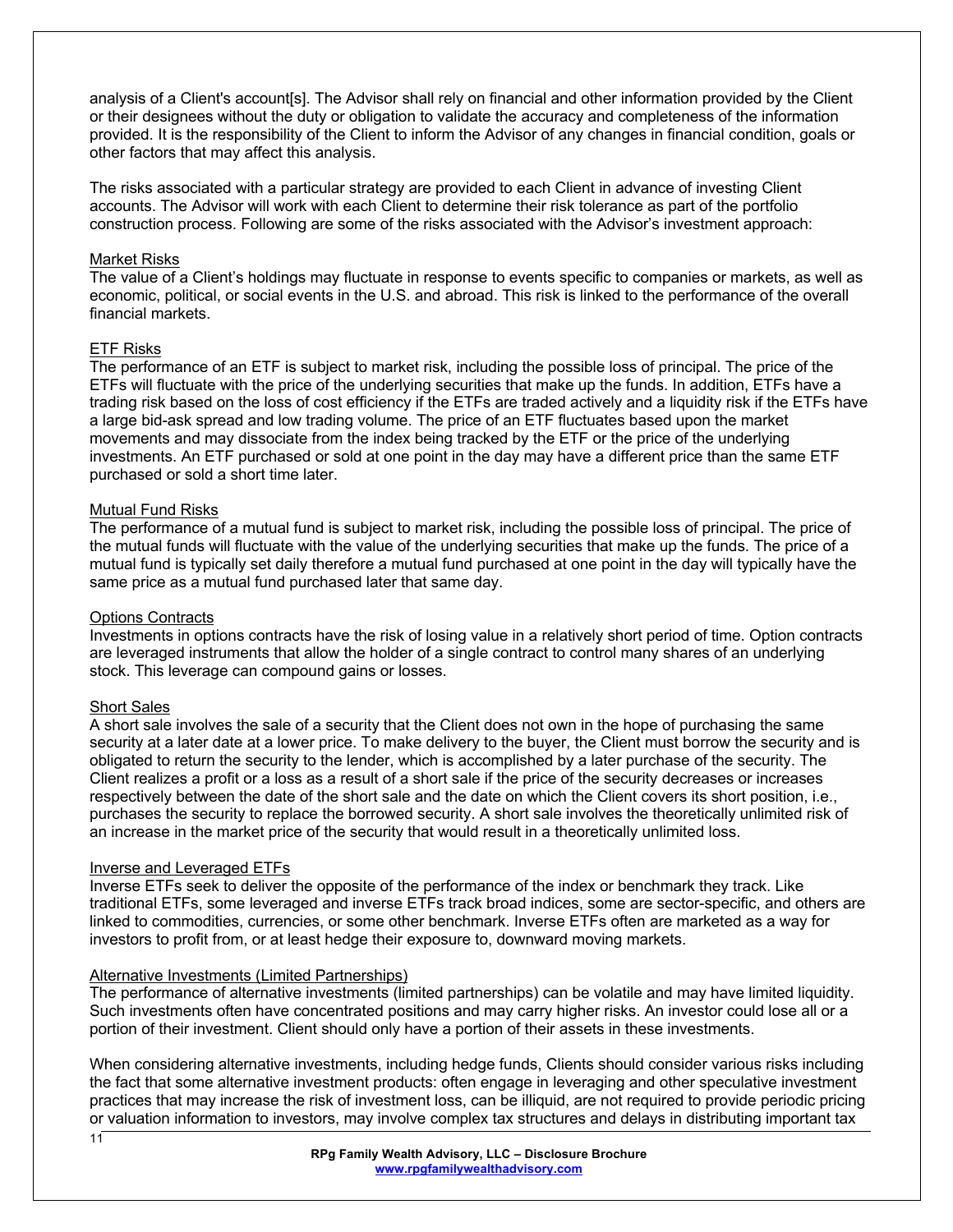information, are not subject to the same regulatory requirements as other registered products, can charge high fees, and in many cases the underlying investments are not transparent and are known only to the investment manager.

**Past performance is not a guarantee of future returns. Investing in securities and other investments involve a risk of loss that each Client should understand and be willing to bear. Clients are reminded to discuss these risks with the Advisor.** 

### **Item 9 – Disciplinary Information**

**There are no legal, regulatory or disciplinary events to disclose.** FWA values the trust Clients place in the Advisor. The Advisor encourages Clients to perform the requisite due diligence on any advisor or service provider that the Client engages. The backgrounds of the Advisor and its Advisory Persons are available on the Investment Adviser Public Disclosure website at www.adviserinfo.sec.gov by searching with the Advisor's firm name or CRD# 158528.

# **Item 10 – Other Financial Activities and Affiliations**

#### Risk Paradigm Group Holdings, LLC

FWA is a wholly-owned subsidiary of Risk Paradigm Group Holdings, LLC ("RPg Holdings"), a Delaware limited liability holding company. Risk Paradigm Group Holdings, LLC is a privately held partnership consisting of eight partners, one of whom actively participate in the business. Risk Paradigm Group Holdings, LLC is also the parent to Risk Paradigm Group, LLC ("RPgAM"), an affiliated registered investment advisor organized under the laws of the State of Texas. Certain Advisory Persons of FWA are also Advisory Persons of RPgAM. RPgAM may also serve as a Third Party Manager for Client accounts. Please see Item 4 above.

The affiliation between Risk Paradigm Group Holdings, RPgAM, and FWA presents certain conflicts of interest and financial risks in that the revenues and expenses of the firms are comingled in addition to having shared clients.

#### Risk Paradigm Group, LLC (RPgAM)

FWA also utilizes its affiliated registered investment advisor, RPgAM, for sub-advisory services, including but not limited to, the administration of investment Strategies on behalf of Client accounts. RPgAM is an investment management firm specializing in the design, delivery, and management of tactical investment strategies that primarily use ETFs for their underlying holdings. These strategies are commonly referred to as "Managed ETF Strategies" or "Tactical ETF Strategies" and are powered by policy based and/or quantitatively driven methodologies (the "Model Methodology[ies] or "Model[s]"). **Please note that RPgAM manages assets for many End Clients of FWA. These clients pay separate fees to RPgAM and FWA for the management and advisory services provided by each firm respectively.** Certain Advisory Persons of FWA are also Advisory Persons of RPgAM.

#### RPg Insurance Solutions

Certain Advisory Persons of FWA are also representatives of RPg Insurance Solutions. FWA also utilizes RPg Insurance Solutions for insurance solutions for clients. RPg Insurance Solutions helps individuals, families and businesses find all lines of insurance solutions including Life, Group Health, Long-Term Care and Disability Benefits. The recommendation that a Client purchase an insurance product presents a conflict of interest, as the receipt of commissions may provide an incentive to recommend insurance products based on commissions to be received, rather than based on a particular Client's need. Advisory Persons will receive separate fees from RPg Insurance Solutions. Clients are under no obligation to implement any recommendations made by the Advisory Persons or the Advisor and are reminded that they remain free to purchase insurance products through other insurance agencies.

#### Additional Lending Relationships

RPg Holdings has received capitalization through both debt and equity investments from certain family, friends, and Clients of FWA, one of whom is a partner in RPg Holdings. RPg Holdings has also received capitalization from retail lenders.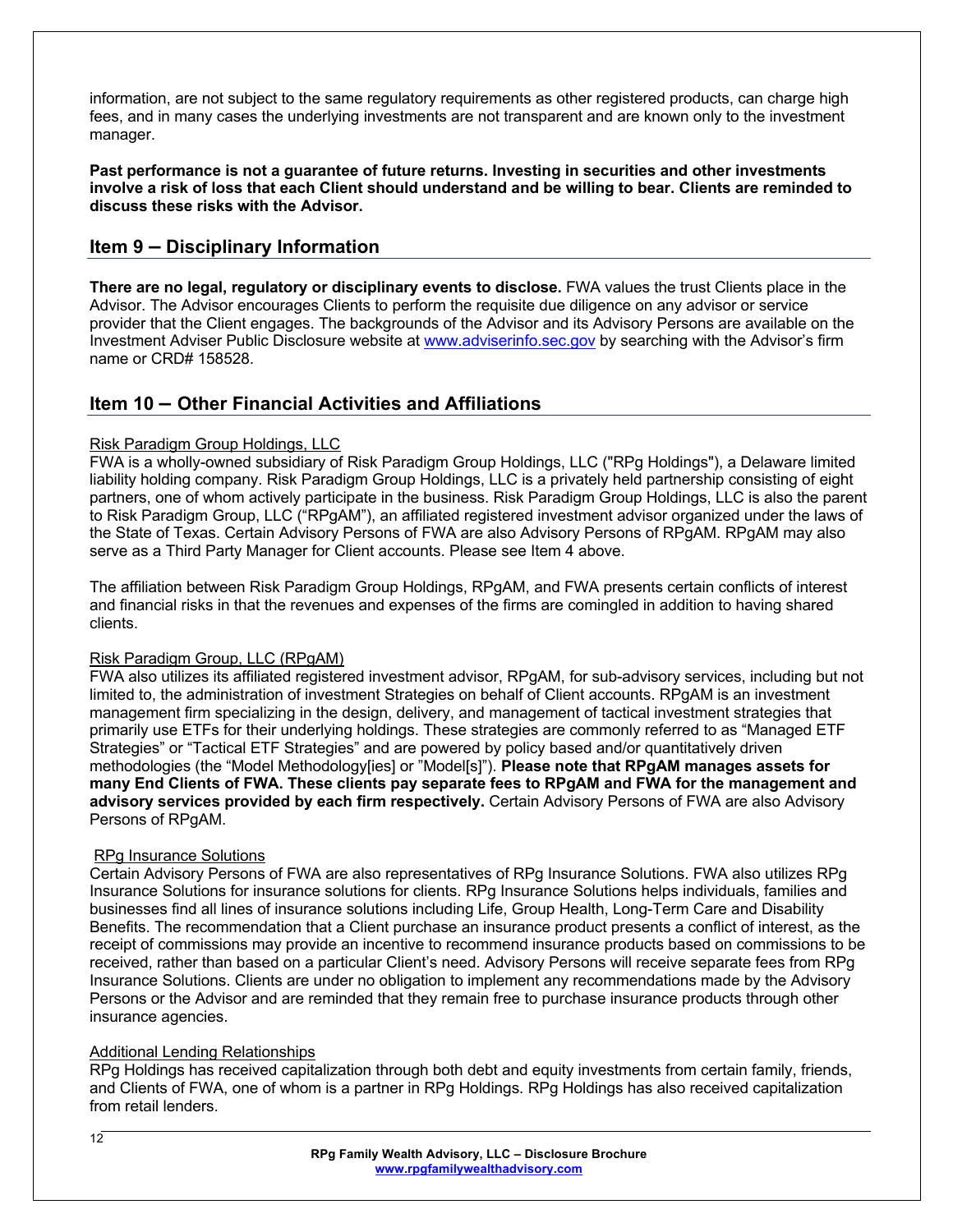Neither FWA, nor any of its Supervised Persons, are registered (except as stated below), or have an application pending to register as a broker-dealer, futures commission merchant, commodity trading advisor ("CTA") or an associated person (or registered representative) of the foregoing entities.

### **Item 11 – Code of Ethics and Personal Trading**

#### **A. Code of Ethics**

FWA has implemented a Code of Ethics (the "Code") that defines the Advisor's fiduciary commitment to each Client. This Code applies to all persons associated with FWA ("Supervised Persons"). The Code was developed to provide general ethical guidelines and specific instructions regarding the Advisor's duties to the Client. FWA and its personnel owe a duty of loyalty, fairness and good faith towards each Client. It is the obligation of FWA Supervised Persons to adhere not only to the specific provisions of the Code, but also to the general principles that guide the Code. The Code covers a range of topics that address ethics and conflicts of interest. To request a copy of the Code, please contact the Advisor at (888) 285-8600 or via email at compliance@riskparadigmgroup.com.

#### **B. Personal Trading with Material Interest**

FWA allows Supervised Persons to purchase or sell the same securities that may be recommended to and purchased on behalf of Clients. FWA does not act as principal in any transactions. In addition, the Advisor does not act as the general partner of a fund, or advise an investment company. FWA does not have a material interest in any securities traded in Client accounts.

#### **C. Personal Trading in Same Securities as Clients**

FWA allows Supervised Persons to purchase or sell the same securities that may be recommended to and purchased on behalf of Clients. Owning the same securities that are recommended (purchase or sell) to Clients presents a conflict of interest that, as fiduciaries, must be disclosed to Clients and mitigated through policies and procedures. As noted above, the Advisor has adopted, consistent with Section 204A of the Investment Advisers Act of 1940, a Code of Ethics, which addresses insider trading (material non-public information controls) and personal securities reporting procedures. When trading for personal accounts, Supervised Persons of FWA have a conflict of interest if trading in the same securities. The fiduciary duty to act in the best interest of its Clients can be violated if personal trades are made with more advantageous terms than Client trades, or by trading based on material non-public information. This risk is mitigated by FWA requiring personal securities trades by its employees to be reviewed by the Chief Compliance Officer ("CCO"). The Advisor also adopted written policies and procedures to detect the misuse of material, non-public information.

#### **D. Personal Trading at Same Time as Client**

While FWA allows Supervised Persons to purchase or sell the same securities that may be recommended to and purchased on behalf of Clients, such trades are typically aggregated with Client orders or traded afterward. **At no time will FWA, or any Supervised Person of FWA, transact in any security to the detriment of any Client.**

#### **Item 12 – Brokerage Practices**

#### **A. Recommendation of Custodian[s]**

FWA does not have discretionary authority to select the broker-dealer/custodian for custody and execution services. The Client will engage the broker-dealer/custodian (herein the "Custodian") to safeguard Client assets and authorize FWA to direct trades to the Custodian as agreed upon in the investment advisory agreement. Further, FWA does not have the discretionary authority to negotiate commissions on behalf of Clients on a tradeby-trade basis.

Where FWA does not exercise discretion over the selection of the Custodian, it may often recommend the Custodian to Clients for custody and execution services. Clients are not obligated to use the Custodian recommended by the Advisor and will not incur any extra fee or cost associated with using the custodian not recommended by FWA. However, the Advisor may be limited in the services it can provide if the recommended Custodian is not engaged. FWA may recommend the Custodian based on criteria such as, but not limited to, reasonableness of commissions charged to the Client, services made available to the Advisor and Client, its reputation, and/or the location of the Custodian's offices.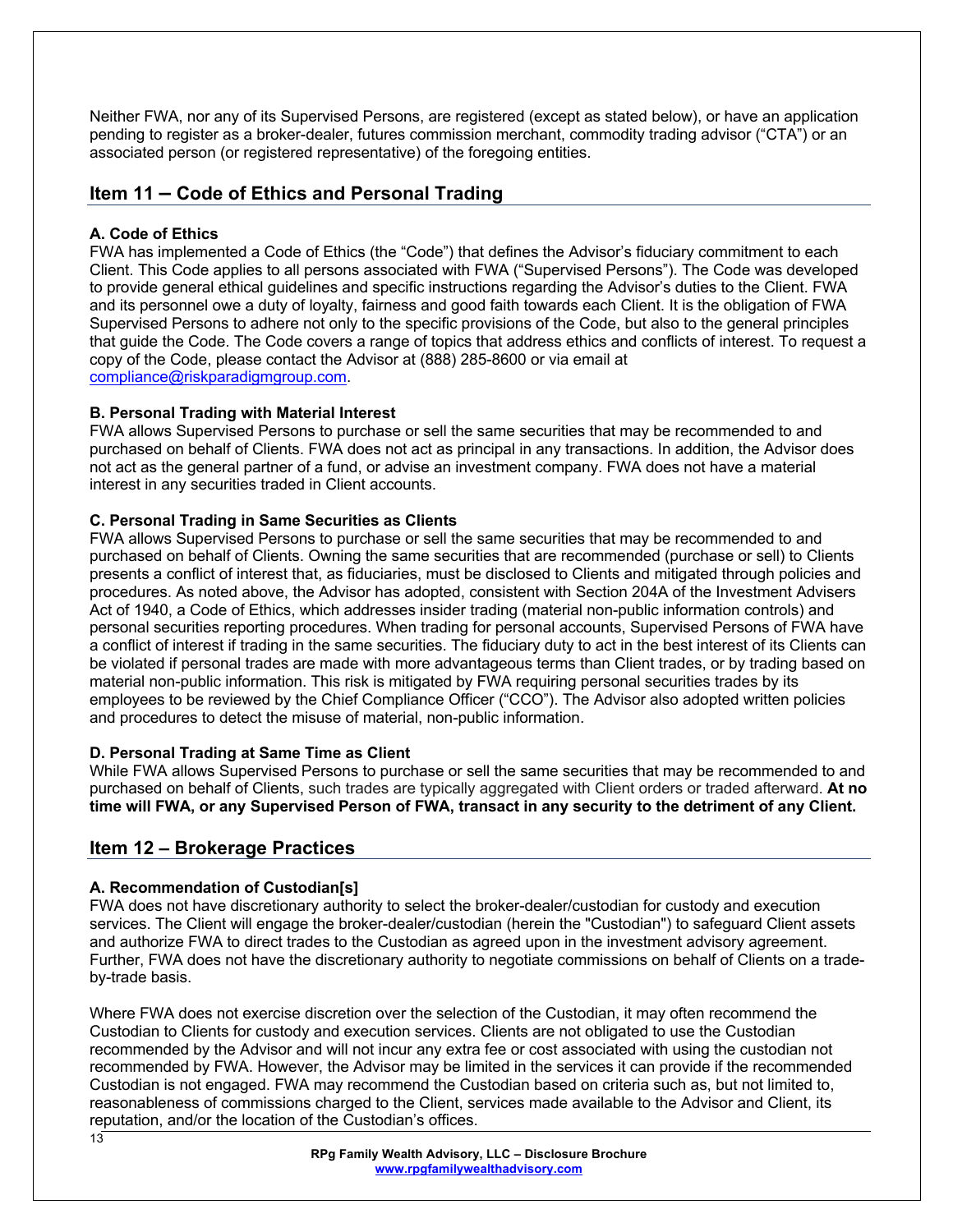The Advisor will generally recommend that Clients utilize the brokerage and clearing services of Fidelity Clearing & Custody Solutions and related entities of Fidelity Investments, Inc. (collectively "Fidelity"), Pershing Advisor Solutions LLC, a wholly owned subsidiary of The Bank of New York Mellon ("Pershing"), and/or Charles Schwab & Co, Inc. ("Schwab"). Fidelity, Pershing and Schwab are FINRA-registered broker-dealers and members SIPC (collectively the "Custodians"). The Custodians will serve as the Client's "qualified custodians". FWA maintains an institutional relationship with the Custodians whereby the Advisor receives economic benefits from the Custodians. Please see Item 14 below.

*1. Soft Dollars -* Soft dollars are revenue programs offered by broker-dealers/custodians whereby an advisor enters into an agreement to place security trades with a broker-dealer/custodian in exchange for research and other services. **FWA does not participate in soft dollar programs sponsored or offered by any brokerdealer-custodian. However, FWA does receive certain benefits in connection with its institutional relationships with the Custodians. Please see Item 14 below.**

*2. Brokerage Referrals -* FWA does not receive any compensation from any third party in connection with the recommendation for establishing an account.

*3. Directed Brokerage -* All Clients are serviced on a "directed brokerage basis", where FWA will place trades within the established account[s] at the Custodian designated by the Client. Further, all Client assets are traded within their respective account[s]. The Advisor will not engage in any principal transactions (i.e., trade of any security from or to the Advisor's own account). Under certain circumstances, FWA may engage in securities cross-trades (i.e., purchase of a security into one Client account from another Client's account[s]). Please refer to item (C) below for FWA practices concerning securities cross trades. FWA will not be obligated to select competitive bids on securities transactions and does not have an obligation to seek the lowest available transaction costs. These costs are determined by the Custodian.

#### **B. Aggregating and Allocating Trades**

The primary objective in placing orders for the purchase and sale of securities for Client accounts is to obtain the most favorable net results taking into account such factors as 1) price, 2) size of the order, 3) difficulty of execution, 4) confidentiality and 5) skill required of the Custodian. Unless otherwise instructed by the Client, FWA will execute its transactions through the Custodian, as authorized by the Client.

FWA may aggregate orders in a block trade or trades when securities are purchased or sold through the same Custodian for multiple (discretionary) accounts. If a block trade cannot be executed in full at the same price or time, the securities actually purchased or sold by the close of each business day must be allocated in a manner that is consistent with the initial pre-allocation or other written statement. This must be done in a way that does not consistently advantage or disadvantage particular Client accounts.

#### **C. Cross Trades**

Under certain circumstances, FWA may engage in securities cross-trades, whereby a Client account that is selling a particular security may be advantageous to the account(s) of one or more other Clients. In such instances, FWA will only engage in a cross trade that is in the best interests of each Client and will never engage in any transaction that favors one Client over another. FWA does not serve in the capacity as broker or agent in such transactions and does not receive any commission or compensation (aside from its investment advisory fees).

### **Item 13 – Review of Accounts**

#### **A. Frequency of Reviews**

Securities in Client accounts are monitored on a regular and continuous basis by Advisory Persons of FWA and periodically by the CCO. Formal reviews are generally conducted by Advisory Persons of FWA at least annually or more frequently depending on the needs of the Client.

#### **B. Causes for Reviews**

In addition to the investment monitoring noted in Item 13, each Client account shall generally be reviewed at least annually. Accounts may be reviewed as a result of major changes in economic conditions, known changes

 $14$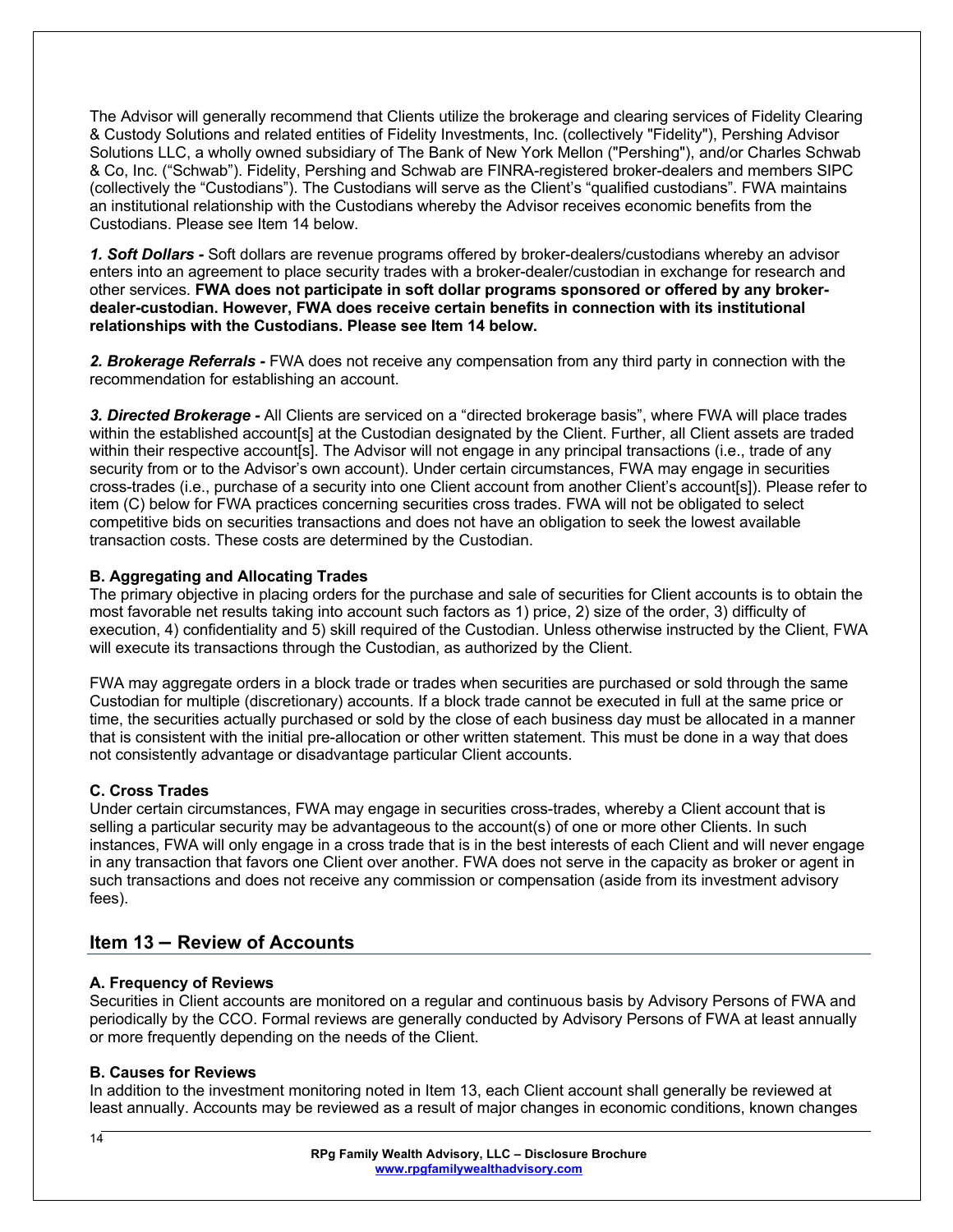in the Client's financial situation, and/or large deposits or withdrawals in the Client's account[s]. The Client is encouraged to notify FWA if changes occur in his/her personal financial situation that might adversely affect his/her investment plan. Additional reviews may be triggered by material market, economic or political events.

#### **C. Review Reports**

The Client will receive brokerage statements no less than quarterly from the Custodian. These brokerage statements are sent directly from the Custodian to the Client. The Client may also establish electronic access to the Custodian's website so that the Client may view these reports and their account activity. Client brokerage statements will include all positions, transactions and fees relating to the Client's account[s]. The Advisor may also provide Clients with periodic reports regarding their holdings, allocations, and performance.

# **Item 14 – Client Referrals and Other Compensation**

#### **A. Compensation Received by FWA**

FWA does not typically receive commissions or other compensation from product sponsors, broker-dealers or any un-related third party. FWA may refer Clients to various unaffiliated, non-advisory professionals (e.g., attorneys, accountants, estate planners, insurance agents) to provide certain financial services necessary to meet the goals of its Clients. Likewise, FWA may receive non-compensated referrals of new Clients from various third-parties.

#### Risk Paradigm Holdings, LLC

As noted in Item 10, certain Advisory Persons of FWA are also affiliated with Risk Paradigm Holdings, LLC and Risk Paradigm Group, LLC. These relationships will often result in the Advisory Persons receiving additional compensation. Please see the ADV 2B – Brochure Supplements included with this Disclosure Brochure for details.

#### RPg Insurance Solutions

As noted in Item 10, certain Advisory Persons of FWA are also affiliated with RPg Insurance Solutions. These relationships will often result in the Advisory Persons receiving additional compensation. Please see the ADV2B – Brochure Supplements included with this Disclosure Brochure for details.

#### Participation in Institutional Advisor Platform – Fidelity, Pershing

The Advisor has established an institutional relationship with Fidelity and Pershing to assist the Advisor in managing Client account[s]. Access to the Custodian's Institutional platform is provided at no charge to the Advisor. The Advisor receives access to software and related support without cost because the Advisor renders investment management services to Clients that maintain assets at the Custodians. The software and related systems support may benefit the Advisor, but not its Clients directly. In fulfilling its duties to its Clients, the Advisor endeavors at all times to put the interests of its Clients first. Clients should be aware, however, that the receipt of economic benefits from a custodian creates a potential conflict of interest since these benefits may influence the Advisor's recommendation of this custodian over one that does not furnish similar software, systems support, or services.

Additionally, the Advisor may receive the following benefits from the Custodians: receipt of duplicate Client confirmations and bundled duplicate statements; access to a trading desk that exclusively services its institutional participants; access to block trading which provides the ability to aggregate securities transactions and then allocate the appropriate shares to Client accounts; and access to an electronic communication network for Client order entry and account information.

#### Participation in Institutional Advisor Platform – Schwab

FWA has established an institutional relationship with Schwab through its "Schwab Advisor Services" unit, a division of Schwab dedicated to serving independent advisory firms like FWA. As a registered investment advisor participating on the Schwab Advisor Services platform, FWA receives access to software and related support without cost because the Advisor renders investment management services to Clients that maintain assets at Schwab. Services provided by Schwab Advisor Services benefit the Advisor and many, but not all services provided by Schwab will benefit Clients. In fulfilling its duties to its Clients, the Advisor endeavors at all times to put the interests of its Clients first. Clients should be aware, however, that the receipt of economic benefits from a custodian creates a potential conflict of interest since these benefits may influence the Advisor's recommendation of this custodian over one that does not furnish similar software, systems support, or services.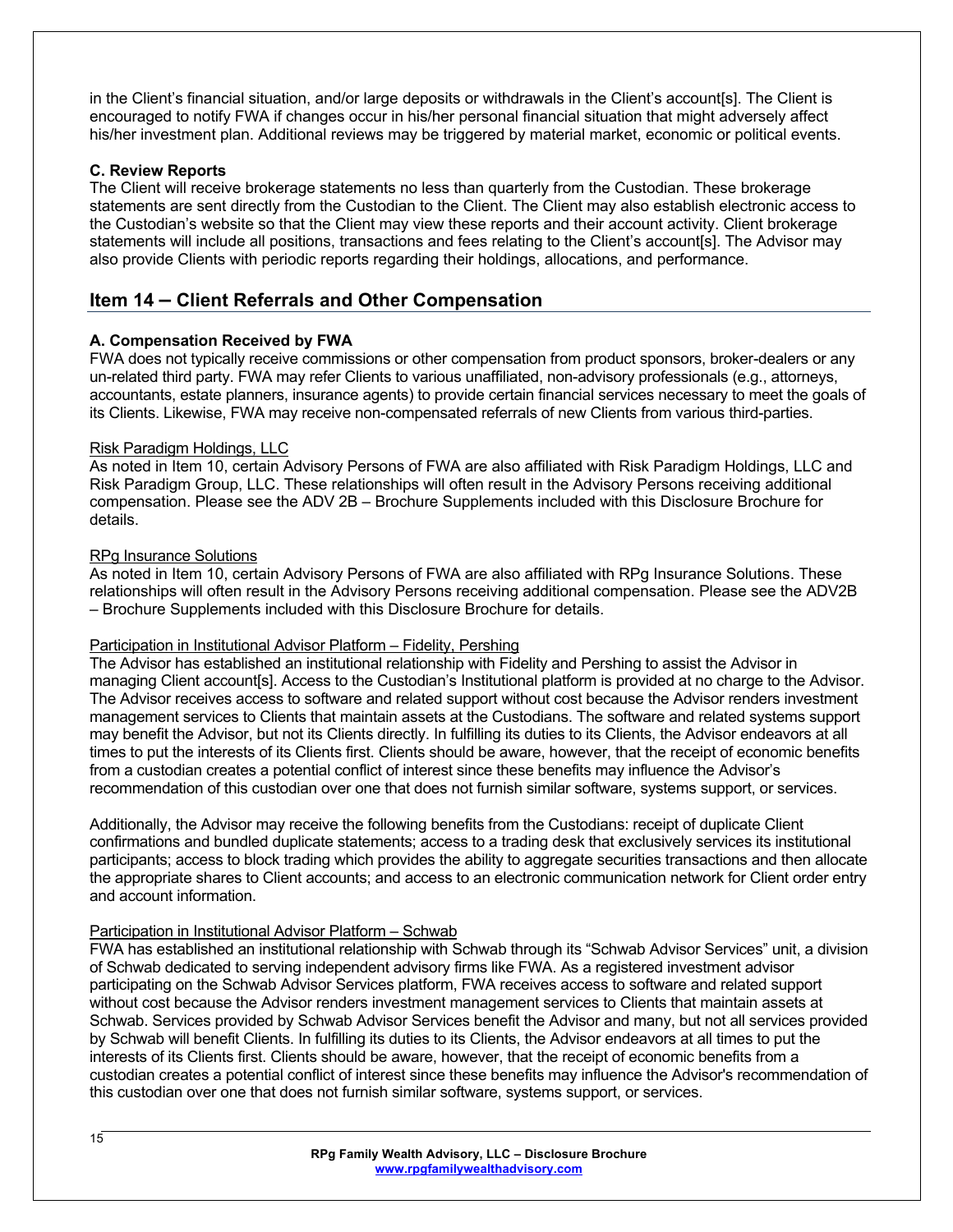*Services that Benefit the Client* – Schwab's institutional brokerage services include access to a broad range of investment products, execution of securities transactions, and custody of Client's funds and securities. Through Schwab, the Advisor may be able to access certain investments and asset classes that the Client would not be able to obtain directly or through other sources. Further, the Advisor may be able to invest in certain mutual funds and other investments without having to adhere to investment minimums that might be required if the Client were to directly access the investments.

*Services that May Indirectly Benefit the Client* – Schwab provides participating advisors with access to technology, research, discounts and other services. In addition, the Advisor receives duplicate statements for Client accounts, the ability to deduct advisory fees, trading tools, and back office support services as part of its relationship with Schwab. These services are intended to assist the Advisor in effectively managing accounts for its Clients, but may not directly benefit all Clients.

*Services that May Only Benefit the Advisor* – Schwab also offers other services to FWA that may not benefit the Client, including: educational conferences and events, financial start-up support, consulting services and discounts for various service providers. Access to these services creates a financial incentive for the Advisor to recommend Schwab, which results in a potential conflict of interest. FWA believes, however, that the selection of Schwab as Custodian is in the best interests of its Clients.

#### **B. Client Referrals from Solicitors**

FWA may enter into referral agreements with third party advisors under which FWA pays a fee to a third party for client referrals as permitted by Rule 206(4)-3 of the Investment Advisers Act of 1940, as amended (the "Advisers Act"). FWA may pay the third party a percentage of the revenue generated from the assets of Clients introduced to FWA by the third party. Clients referred to FWA will never be charged a higher investment advisory fee than other clients to cover the third party's fee percentage.

### **Item 15 – Custody**

FWA does not accept or maintain custody of any Client accounts, except for the authorized deduction of the Advisor's fees. All Clients must place their assets with a "qualified custodian". Clients are required to engage the Custodian to retain their funds and securities and direct FWA to utilize that Custodian for the Client's security transactions. FWA encourages Clients to review statements provided by the Custodian. FWA, however, will seek to safeguard client assets against unauthorized access by maintaining access controls around the systems used by trading and other FWA personnel to ensure that trades are authorized. For more information about custodians and brokerage practices, see Item 12 – Brokerage Practices.

If the Client gives the Advisor authority to move money from one account to another account, the Advisor may have custody of those assets. In order to avoid additional regulatory requirements, the Custodian and the Advisor have adopted safeguards to ensure that the money movements are completed in accordance with the Client's instructions.

# **Item 16 – Investment Discretion**

FWA generally has discretion over the selection and amount of securities to be bought or sold in Client accounts without obtaining prior consent or approval from the Client. However, these purchases or sales may be subject to specified investment objectives, guidelines, or limitations previously set forth by the Client and agreed to by FWA. Discretionary authority will only be authorized upon full disclosure to the Client. The granting of such authority will be evidenced by the Client's execution of an investment advisory agreement containing all applicable limitations to such authority. All discretionary trades made by FWA will be in accordance with each Client's investment objectives and goals. For non-discretionary accounts, FWA must obtain approval by the Client, either verbally or in writing, prior to the execution of any purchases or sales of securities.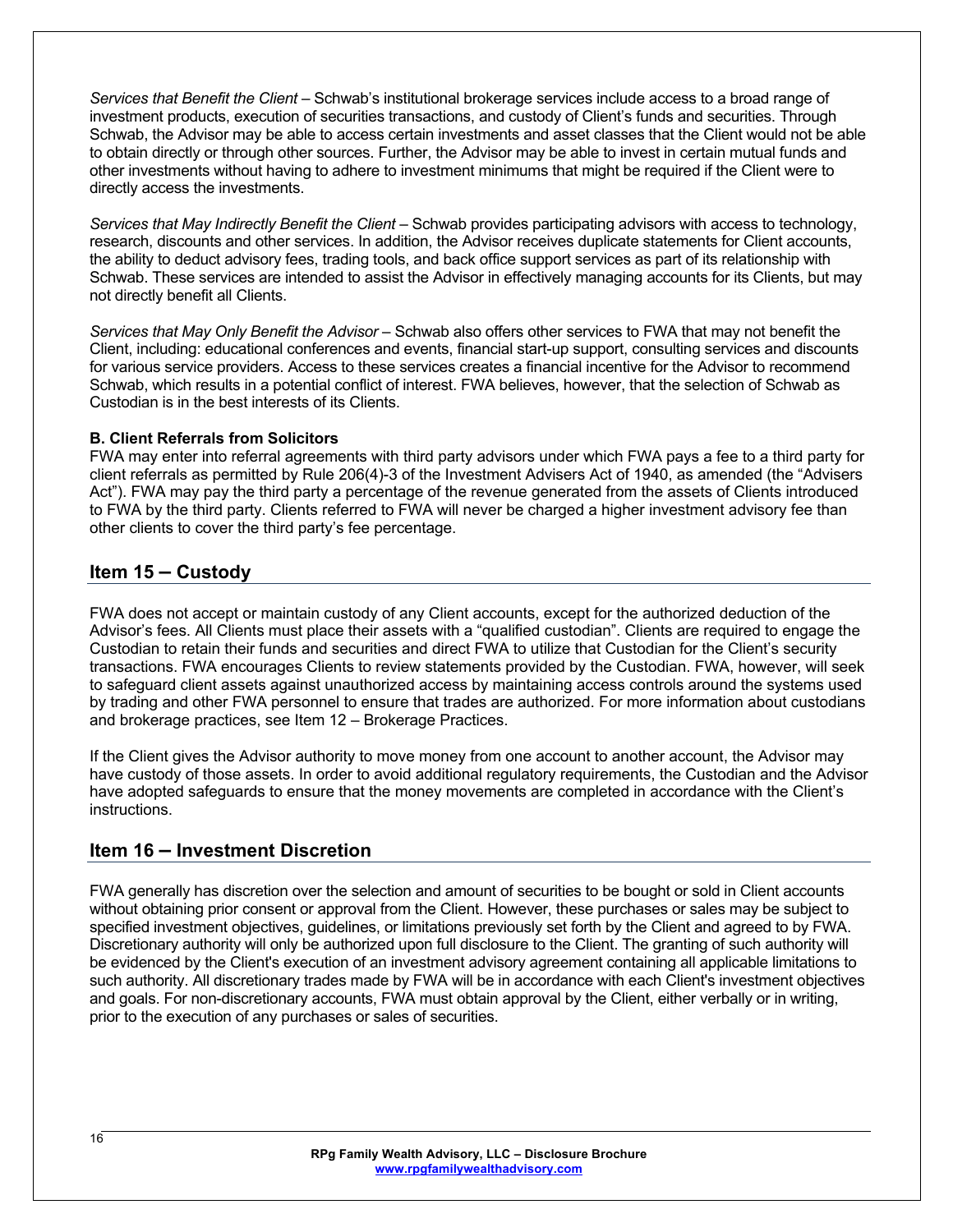# **Item 17 – Voting Client Securities**

FWA does not accept proxy-voting responsibility for any Client. Clients will receive proxy statements directly from the Custodian. The Advisor will assist in answering questions relating to proxies, however, the Client retains the sole responsibility for proxy decisions and voting.

### **Item 18 – Financial Information**

As noted in Section 4.A Firm Information and Item 10 – Other Financial Activities and Affiliations, FWA is a wholly-owned subsidiary of Risk Paradigm Group Holdings, LLC ("RPg Holdings"). RPg Holdings also owns Risk Paradigm Group, LLC. ("RPgAM"). RPg Holdings has received material capitalization through both debt and equity investments from certain family, friends and Clients of FWA and RPgAM.

FWA is not required to deliver a balance sheet along with this Disclosure Brochure as the Advisor does not require prepayment of fees for services to be performed six months or more in advance. Neither FWA, nor any of its Advisory Persons, has been subject to a bankruptcy.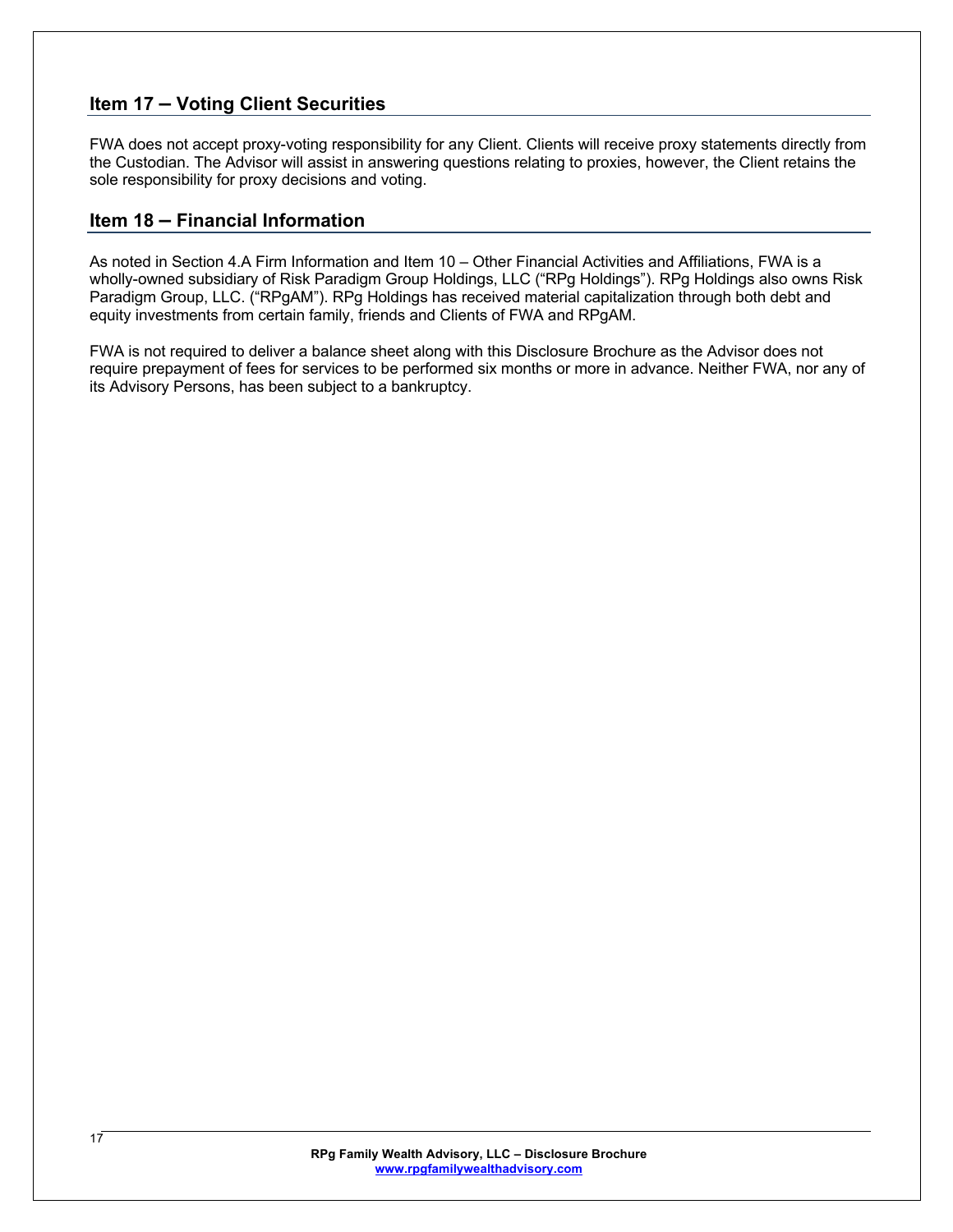# **Privacy Policy**

#### **Overview**

RPg Family Wealth Advisory, LLC ("FWA") is committed to safeguarding the use of your personal information that is obtained during the normal course of business. FWA's policy is to protect the security and confidentiality of personal information and ensure that such information is used for proper business purposes in connection with the management or servicing of your account. FWA's relationship with you is our most important asset and we understand that you have entrusted FWA with your private information, and will do everything we can to maintain that trust. This Privacy Policy has been adopted to promote the protection of client non-public information.

FWA respects the privacy of its clients and acts to meet the expectations of its clients in this regard. FWA does not sell your non-public personal information to anyone. Nor does FWA provide such information to others except for discrete and proper business purposes in connection with the servicing and management of accounts as discussed below.

Details of FWA's approach to privacy and how your personal non-public information is collected and used are set forth in this privacy policy.

#### Information FWA Collects

FWA typically receives personal information when you complete the paperwork required to become a Client. Your information may include:

| • Name and address                                  | • Assets                         |
|-----------------------------------------------------|----------------------------------|
| • E-mail address[es]                                | • Income                         |
| • Phone number[s]                                   | • Account balance                |
| • Social security or taxpayer identification number | • Investment activity            |
|                                                     | • Accounts at other institutions |

In addition, FWA may collect non-public information about you from the following sources:

- Information FWA receives on Brokerage Agreements, Managed Account Agreements and other Subscription and Account Opening Documents;
- Information FWA receives in the course of establishing a customer relationship including, but not limited to, applications, forms, and questionnaires;
- Information about your transactions with FWA or others

#### Information FWA May Disclose

FWA works to provide products and services that benefit our customers. FWA typically does not share non-public client information with non-affiliated third parties (such as brokers and custodians) other than as necessary for FWA to provide agreed services and products to you consistent with applicable law. For example, FWA may disclose nonpublic personal information to other financial institutions with whom there are joint business arrangements for proper business purposes in connection with the management or servicing of your account. In addition, your non-public personal information may also be disclosed to you, persons FWA believes to be your authorized agent or representative, regulators in order to satisfy FWA's regulatory obligations, and as otherwise required or permitted by law. Lastly, FWA may disclose your non-public personal information to companies FWA hires to help administrate our business. Companies hired to provide services of this kind are not allowed to use your personal information for their own purposes and are contractually obligated to maintain strict confidentiality. FWA limits their use of your personal information to the performance of the specific service(s) that are requested.

### **To repeat, FWA does not sell your non-public personal information to anyone.**

#### Information About Former Clients

FWA does not disclose, and does not intend to disclose, non-public personal information to non-affiliated third parties with respect to persons who are no longer clients.

#### Confidentiality and Security

FWA Supervised Persons understand the requirement to respect the confidentiality of customers' non-public personal information and FWA periodically trains and educates Supervised Persons in the handling and safeguarding of personal information in accordance with applicable laws, rules, and regulations. Additionally, FWA maintains physical, procedural and electronic safeguards in an effort to ensure the security and confidentiality of customer records and to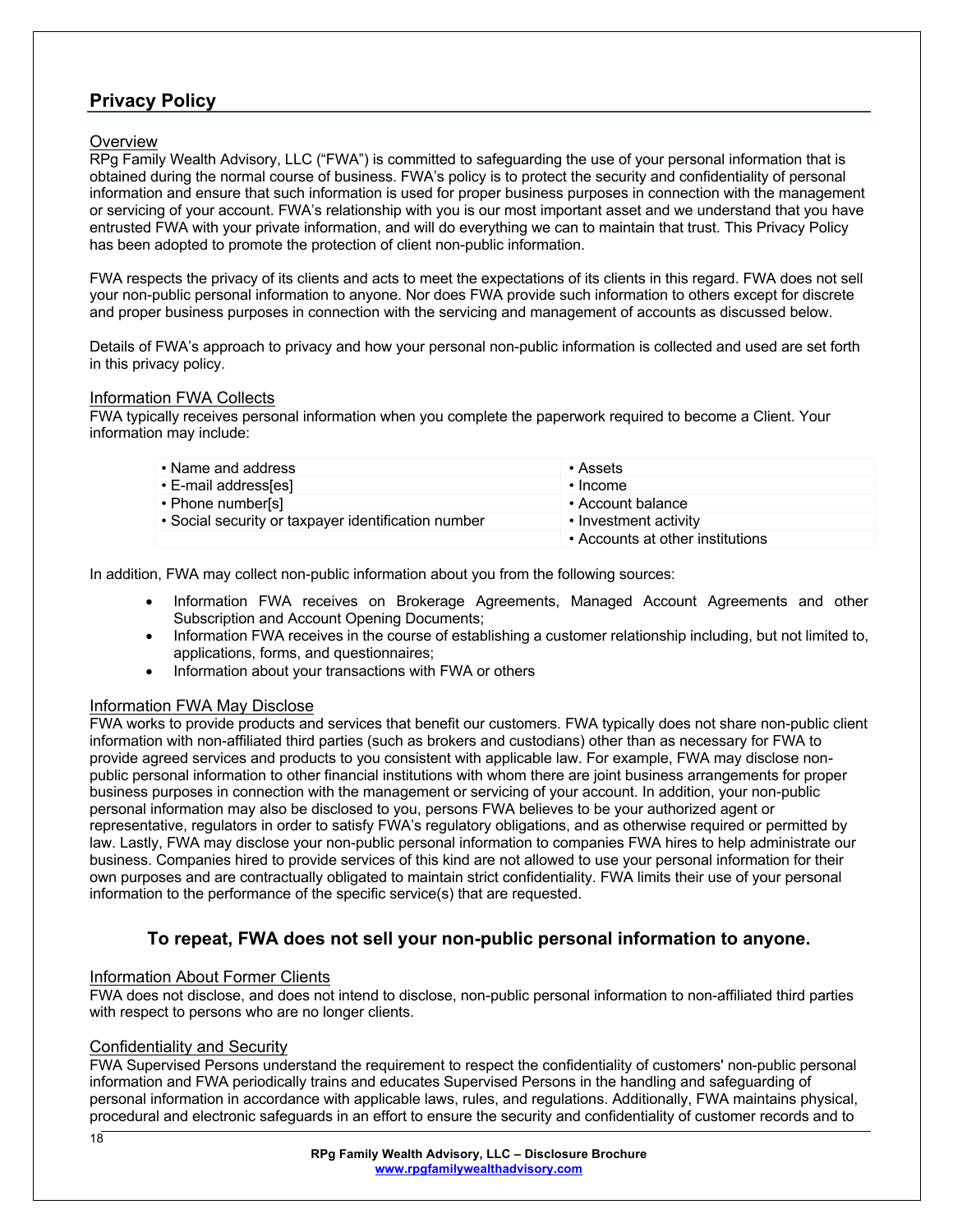protect the information from access by unauthorized parties. Employees who violate these policies are subject to disciplinary action, up to and including termination.

FWA understands the need to provide a secure environment for physical and electronic non-public client information. In addition to building security provided by building management, FWA has various controls in place to protect the security of the firm's offices. Administrators monitor visitors to the office and are trained on procedures for handling unauthorized individuals.

FWA regularly assesses its ability to protect the firm's network against unauthorized access to its electronic data by outside parties, and has systems designed to prevent intrusions. Systems are monitored and any potential security breaches are reviewed immediately and resolved on a high priority basis. Appropriate planning to address cybersecurity and a quick response capability may assist FWA in mitigating the impact of any such cyber-attacks and any related effects on clients.

FWA's vendor websites utilized for reporting account information to FWA clients have security features designed to protect against unauthorized access to client information. FWA will perform assessments of the contract provisions and confidentiality and privacy policies of the service provider(s) to determine if appropriate safeguards for protecting customer information accessible to the provider are in place.

The CCO will annually test the information safeguards to ensure that they remain effective. The CCO will also attempt to annually identify reasonably foreseeable risks to information security and assess the effectiveness of existing safeguards for controlling these risks.

#### Delivery of Privacy Policy

FWA will provide clients an initial privacy policy notice at the time the relationship is established and will also provide customers with an annual notice that accurately reflects the privacy policies and practices. Periodically, FWA may revise the privacy policy and will provide you with a revised policy if the changes materially alter the previous privacy policy. FWA will not, however, revise the privacy policy to permit the sharing of non-public personal information other than as described in this notice unless you are first notified and provided with an opportunity to prevent the information sharing. You may obtain a copy of the current privacy policy by contacting FWA at (888) 285-8600.

**Dated:** March 20, 2022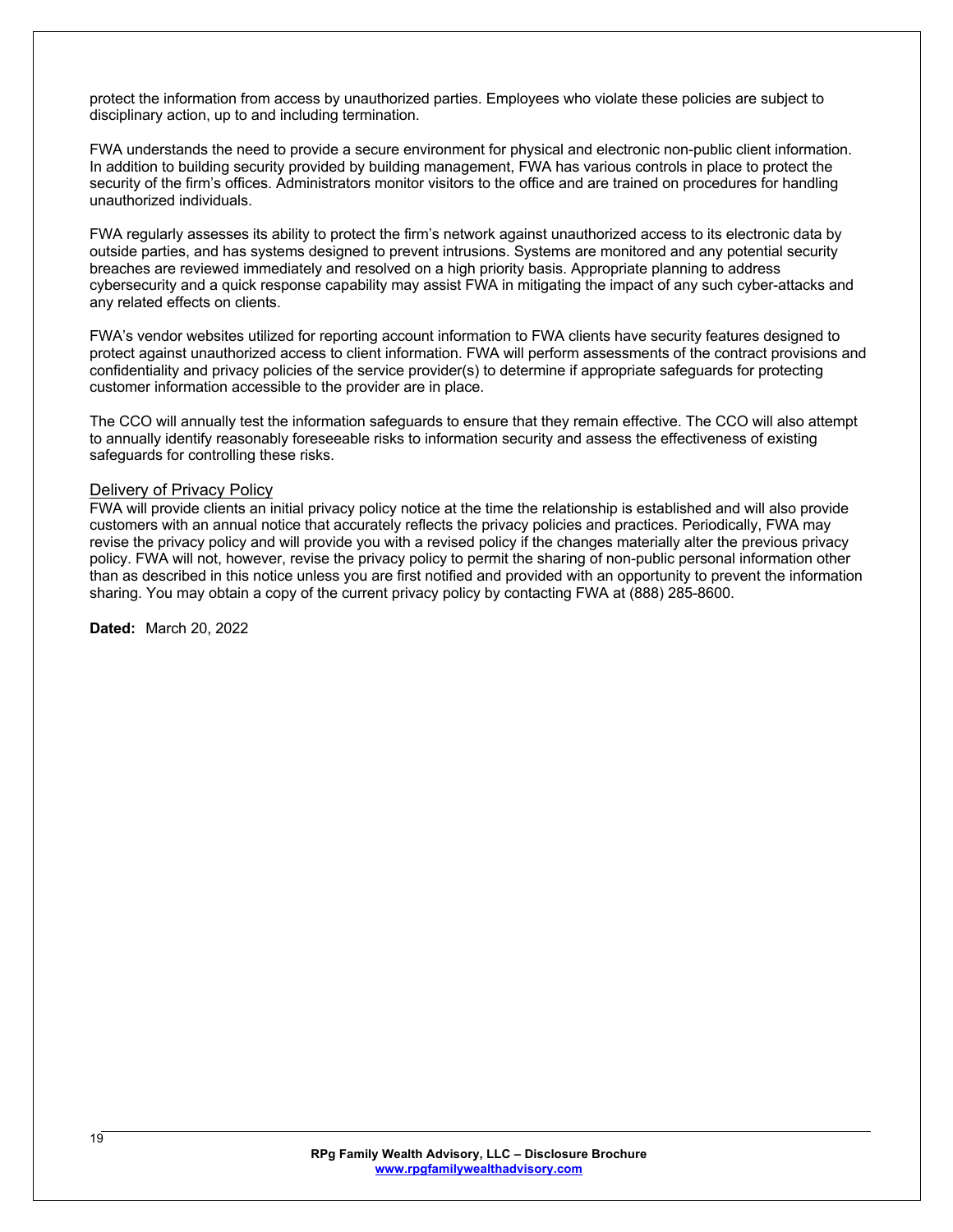

# **Form ADV Part 2B – Brochure Supplement**

**for**

# **David M. Gatti Chief Executive Officer, Chief Investment Officer Founding Partner**

# **Effective: March 20, 2022**

This Form ADV 2B ("Brochure Supplement") provides information about the background and qualifications of David M. Gatti (CRD# 2415422) in addition to the information contained in the RPg Family Wealth Advisory, LLC ("FWA" or the "Advisor" CRD #158528) Disclosure Brochure. If you have not received a copy of this Brochure Supplement or if you have any questions about the contents of this Brochure Supplement or FWA's Disclosure Brochure, please contact the Advisor at (888) 285-8600.

Additional information about David M. Gatti is available on the SEC's Investment Adviser Public Disclosure website at www.adviserinfo.sec.gov by searching with his full name or his Individual CRD# 2415422.

> **RPg Family Wealth Advisory, LLC** 25 Burlington Mall Rd, Suite 404, Burlington, MA 01803 Phone: (888) 285-8600 | Fax: (781) 273-0333 www.rpgfamilywealthadvisory.com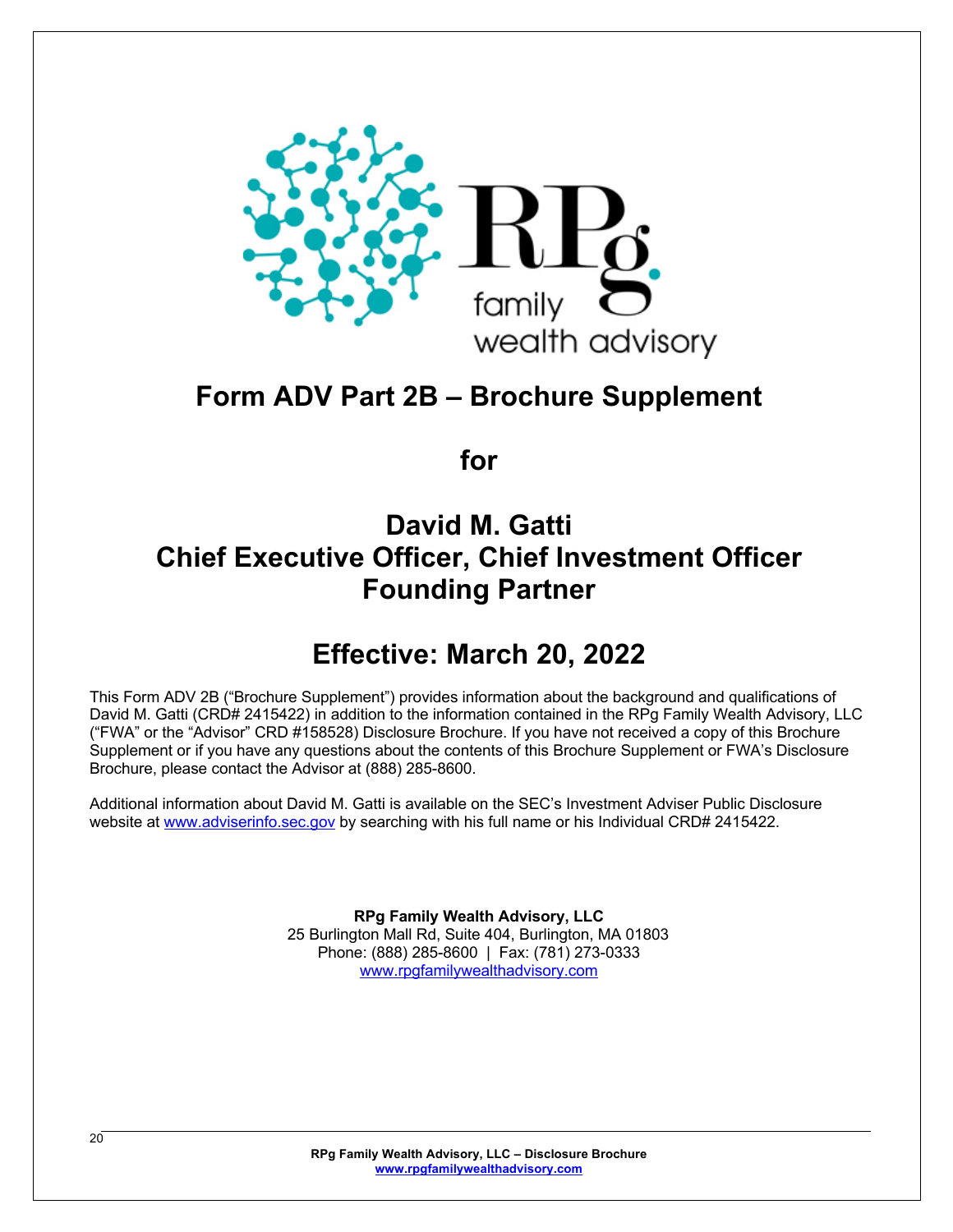# **Item 2 – Educational Background and Business Experience**

The Chief Executive Officer and Chief Investment Officer of RPg Family Wealth Advisory, LLC is David M. Gatti. A Founding Partner of the firm, Mr. Gatti is dedicated to serving the Clients of FWA. Mr. Gatti earned a B.S. in Business Administration from University of Massachusetts at Lowell in 1992. Additional information regarding Mr. Gatti's employment history is included below.

#### **Employment History:**

| Chief Executive Officer and Founding Partner, Risk Paradigm Group Holdings, LLC       | 09/2011 to Present |
|---------------------------------------------------------------------------------------|--------------------|
| Chief Executive Officer, Chief Investment Officer and Founding Partner,               | 09/2011 to Present |
| RPg Family Wealth Advisory, LLC                                                       |                    |
| Chief Executive Officer, Chief Investment Officer and Founding Partner, Risk Paradigm | 09/2011 to Present |
| Group, LLC                                                                            |                    |
| Registered Representative, Race Rock Capital LLC                                      | 09/2013 to 12/2014 |
| Senior Investment Management Specialist (Registered Representative), Morgan           |                    |
| <b>Stanley Smith Barney</b>                                                           | 01/1996 to 09/2011 |
| Financial Advisor (Registered Representative), Citigroup Global Markets Inc.          | 06/1994 to 01/1996 |

### **Item 3 – Disciplinary Information**

Securities laws require an advisor to disclose any instances where the advisor or its Advisory Persons have been found liable in a legal, regulatory, civil or arbitration matter that alleges violation of securities and other statutes; fraud; false statements or omissions; theft, embezzlement or wrongful taking of property; bribery, forgery, counterfeiting, or extortion; and/or dishonest, unfair or unethical practices.

Mr. Gatti's U4 includes two events to disclose that were lodged against Morgan Stanley Smith Barney or predecessor entities (collectively "MSSB") by former clients of MSSB and Mr. Gatti as a registered representative of MSSB. The disputes did not include Mr. Gatti as a named party and MSSB settled both disputes prior to any formal hearings, which had been commenced as arbitration proceedings and had referenced conduct by Mr. Gatti. As these matters were lodged against MSSB and did not include Mr. Gatti as a party, all settlement proceeds were paid by MSSB with no monetary contribution from or findings of wrongdoing by Mr. Gatti.

You may independently view the background of Mr. Gatti on the Investment Adviser Public Disclosure website at www.adviserinfo.sec.gov by searching with his full name or his Individual CRD# 2415422.

### **Item 4 – Other Business Activities**

#### Risk Paradigm Group Holdings, LLC

Mr. Gatti also serves as the Chief Executive Officer of Risk Paradigm Group Holdings, LLC, the parent to FWA and related entities. In addition, Mr. Gatti is the Chief Investment Officer of Risk Paradigm Group, LLC. In his role as the Chief Investment Officer, Mr. Gatti is responsible for overseeing the investment policy and asset management services provided by Risk Paradigm Group, LLC.

#### Insurance Agency Affiliation

Mr. Gatti is also a licensed insurance professional. Implementations of insurance recommendations are separate and apart from one's role with FWA. As an insurance professional, Mr. Gatti receive customary commissions and other related revenues from the various insurance companies whose products are sold. Mr. Gatti is not required to offer the products of any particular insurance company. Commissions generated by insurance sales do not offset regular advisory fees. This practice presents a conflict of interest in recommending certain products of the insurance companies. Clients are under no obligation to implement any recommendations made by Mr. Gatti or the Advisor.

#### RPg Insurance Solutions

Mr. Gatti also serves as the CEO of RPg Insurance Solutions and is responsible for providing suitable insurance products to clients. Clients are reminded that they remain free to purchase insurance products through other insurance agencies.

 $21$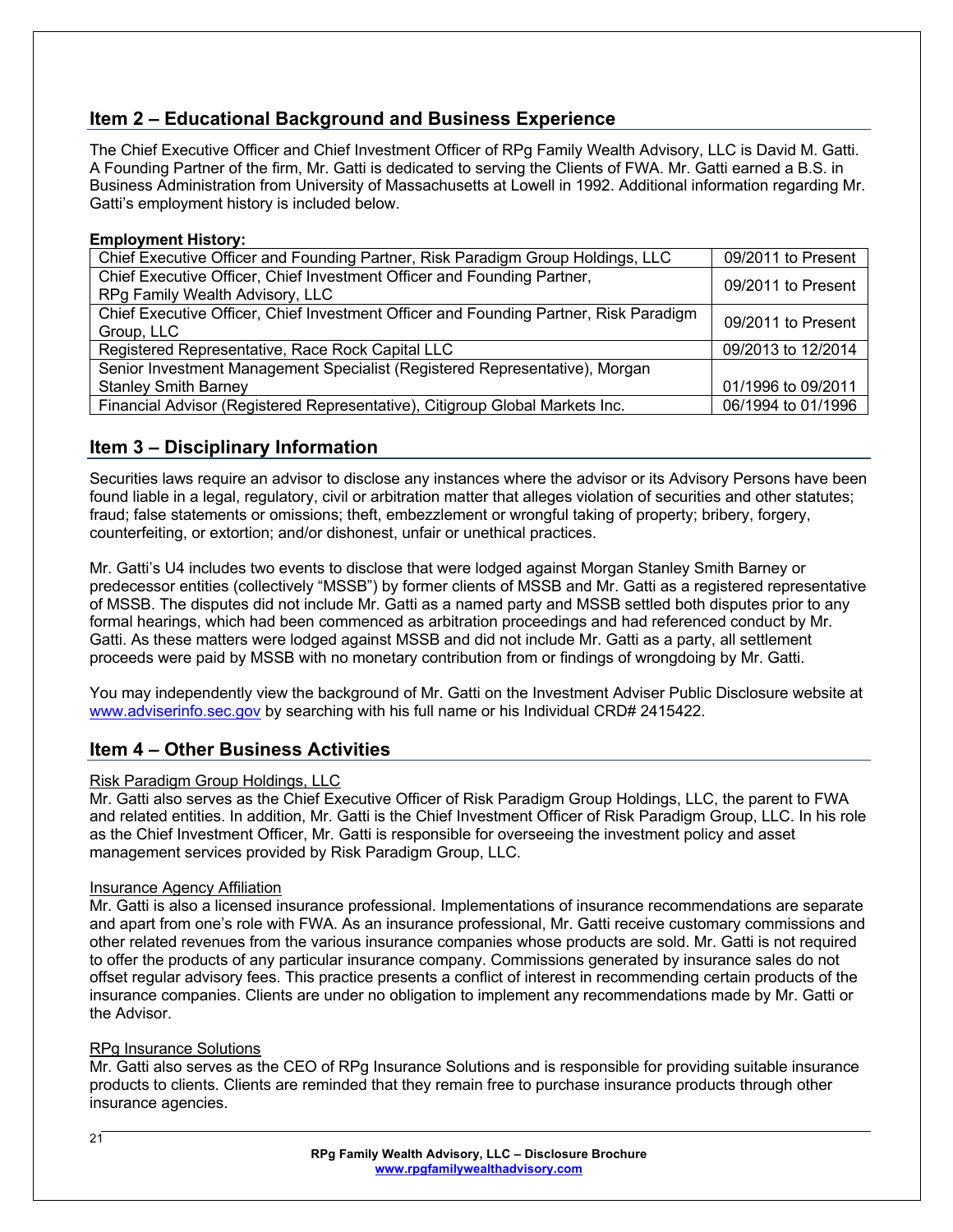### **Item 5 – Additional Compensation**

#### Risk Paradigm Group Holdings, LLC

Mr. Gatti is also a Founding Partner and the CEO of Risk Paradigm Group Holdings, LLC, the parent to FWA. Mr. Gatti receives compensation through Risk Paradigm Group Holdings, LLC for his role with FWA and its affiliated entities.

#### RPg Insurance Solutions

In his role as CEO of RPg Insurance Solutions, Mr. Gatti also receives compensation for recommending certain insurance products to clients.

#### **Item 6 – Supervision**

Mr. Gatti serves is supervised by Robert McCauley, the Chief Financial Officer and Chief Compliance Officer. Mr. McCauley can be reached at (781) 916-8176 or via email at compliance@riskparadigmgroup.com.

FWA has implemented a Code of Ethics, an internal compliance document that guides each Supervised Person in meeting their fiduciary obligations to Clients of FWA. Further, FWA is subject to regulatory oversight by various agencies. These agencies require registration by FWA and its Supervised Persons. As a registered entity, FWA is subject to examinations by regulators, which may be announced or unannounced. FWA is required to periodically update the information provided to these agencies and to provide various reports regarding the business activities and assets of the Advisor.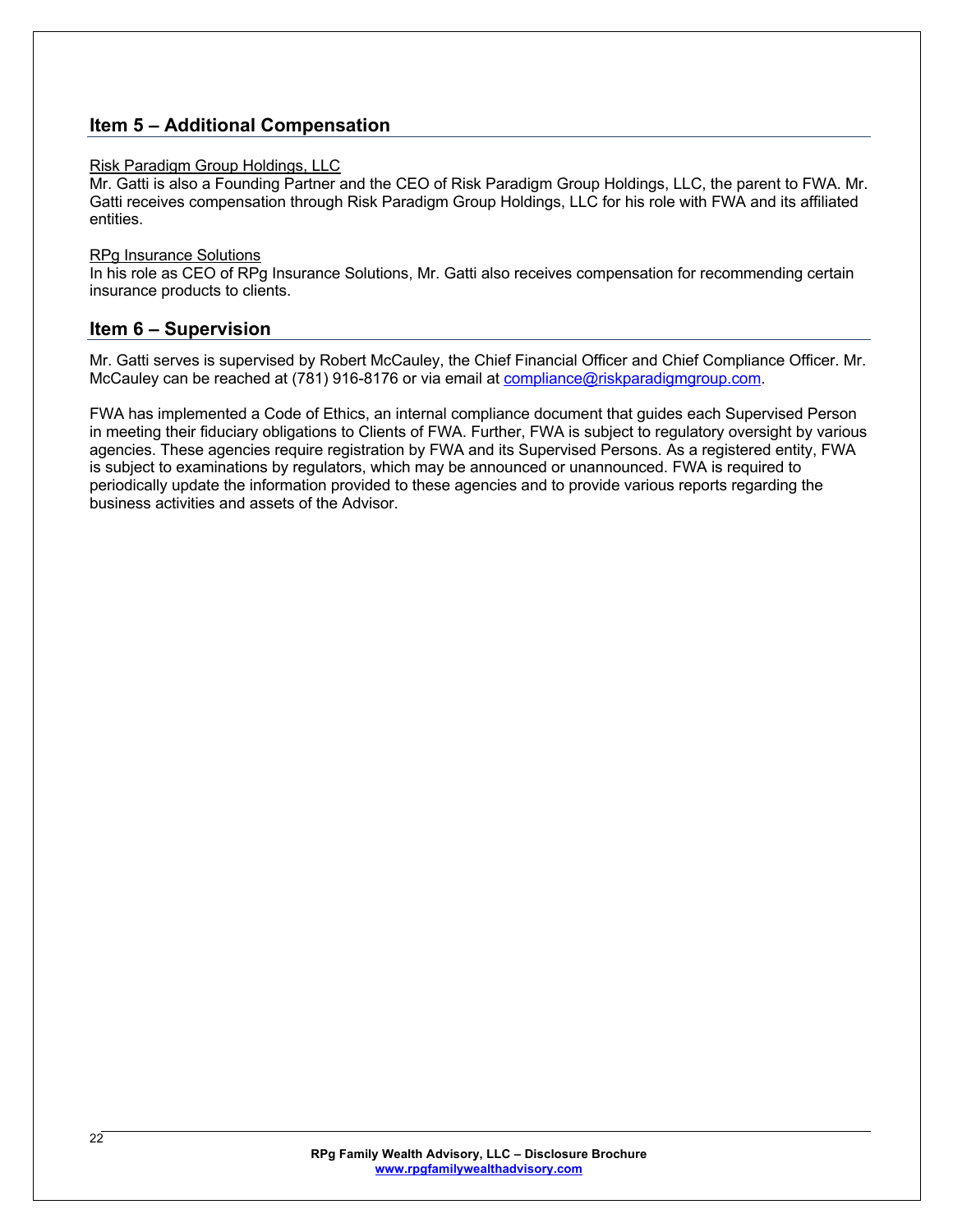

# **Form ADV Part 2B – Brochure Supplement**

**for**

# **William T. Eaton, II, CIMA® Senior Managing Director**

# **Effective: March 20, 2022**

This Form ADV 2B ("Brochure Supplement") provides information about the background and qualifications of William T. Eaton, II (CRD# 1395701) in addition to the information contained in the RPg Family Wealth Advisory, LLC ("FWA" or the "Advisor" CRD #158528) Disclosure Brochure. If you have not received a copy of this Brochure Supplement or if you have any questions about the contents of this Brochure Supplement or FWA's Disclosure Brochure, please contact the Advisor at (888) 285-8600.

Additional information about William T. Eaton, II is available on the SEC's Investment Adviser Public Disclosure website at www.adviserinfo.sec.gov by searching with his full name or his Individual CRD# 1395701.

> **RPg Family Wealth Advisory, LLC** 25 Burlington Mall Rd, Suite 404, Burlington, MA 01803 Phone: (888) 285-8600 | Fax: (781) 273-0333 www.rpgfamilywealthadvisory.com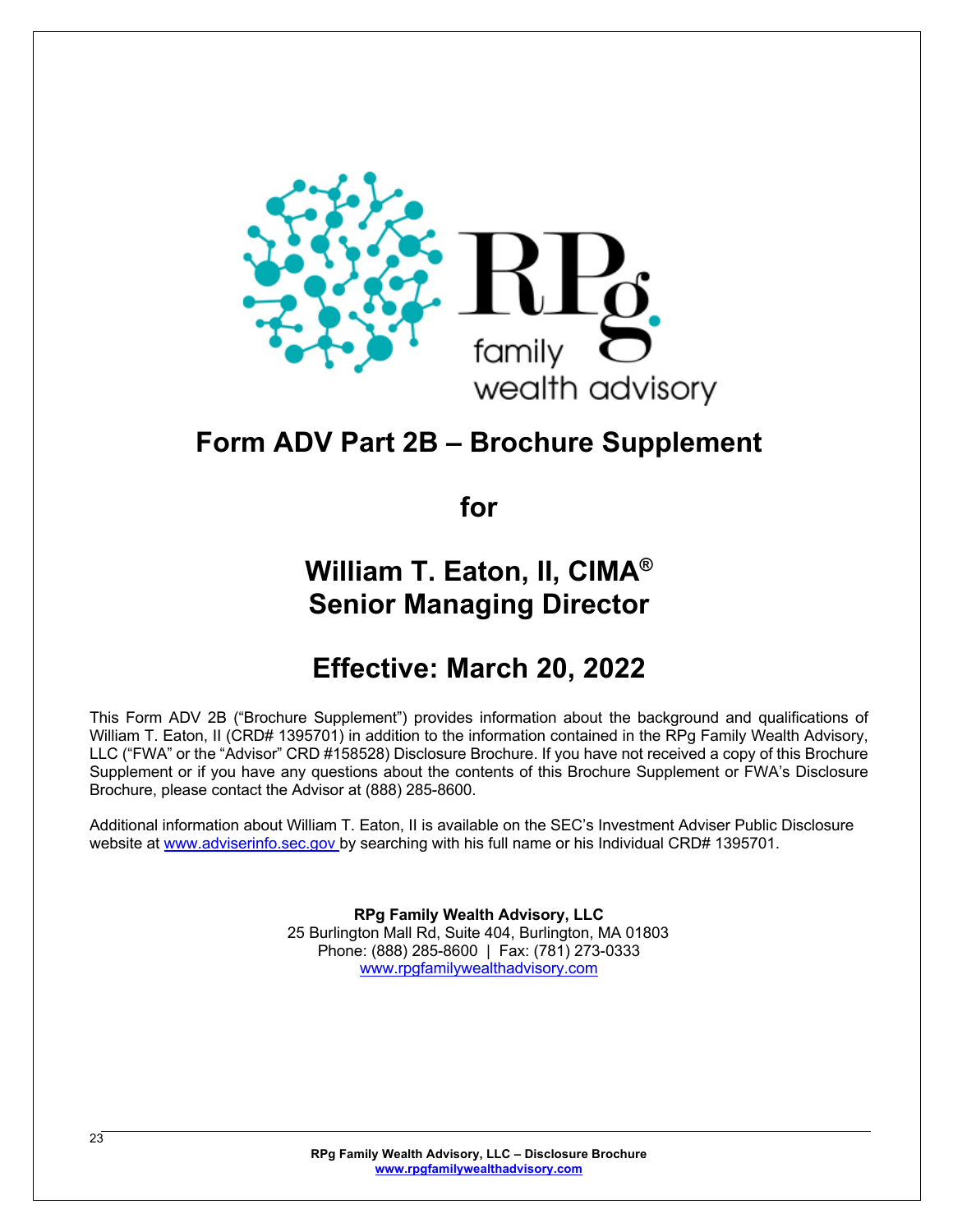# **Item 2 – Educational Background and Business Experience**

William T. Eaton, II, CIMA® is a Senior Managing Director for RPg Family Wealth Advisory, LLC. Mr. Eaton has over 30 years of industry experience. Mr. Eaton is dedicated to serving the Clients of FWA. Mr. Eaton earned a Bachelor of Arts degree in Economics and Political Science from Denison University in 1984. Additional information regarding Mr. Eaton's employment history is included below.

#### **Employment History:**

| Senior Managing Director - Potfolio Management, Director - Wealth Management,<br>RPg Family Wealth Advisory, LLC                                                     | 06/2015 to Present |
|----------------------------------------------------------------------------------------------------------------------------------------------------------------------|--------------------|
| Senior Managing Director of Asset Management & Senior Vice President of Portfolio<br>Management, Detwiler Fenton Investment Management, LLC                          | 08/2009 to 06/2015 |
| Senior Managing Director of Asset Management & Senior Vice President of Portfolio<br>Management (Registered Representative), Detwiler Fenton Wealth Management, Inc. | 08/2009 to 05/2015 |
| Senior Managing Director of Asset Management & Senior Vice President of Portfolio<br>Management (Registered Representative), Detwiler Fenton & Co.                   | 08/2009 to 05/2015 |
| Registered Representative, UBS Financial Services, Inc                                                                                                               | 01/1995 to 09/2009 |
| Registered Representative, Kidder, Peabody & Co, Inc.                                                                                                                | 09/1985 to 01/1995 |

#### CERTIFIED INVESTMENT MANAGEMENT ANALYST®

Mr. Eaton has earned the Certified Investment Management Analyst® (CIMA®) professional designation from The Investment Management Consultants Association, Inc. As a candidate, Mr. Eaton successfully completed the curriculum through The Wharton School, University of Pennsylvania, which is one of IMCA's three registered programs. The CIMA® certification curriculum provides the knowledge, tools, and strategies to effectively set investment objectives, evaluate and select managers, and manage an investment portfolio for individual or institutional clients. All CIMA® professionals must adhere to IMCA's Code of Professional Responsibility. CIMA® certification stands out as the only financial services credential in the U.S. to have met an international standard for personnel certification (ISO 17024) and earned accreditation by American National Standards Institute.

# **Item 3 – Disciplinary Information**

Securities laws require an advisor to disclose any instances where the advisor or its Advisory Persons have been found liable in a legal, regulatory, civil or arbitration matter that alleges violation of securities and other statutes; fraud; false statements or omissions; theft, embezzlement or wrongful taking of property; bribery, forgery, counterfeiting, or extortion; and/or dishonest, unfair or unethical practices.

Mr. Eaton's U4 includes a disclosure event that was lodged against Detwiler Fenton & Co. by a client of Detwiler Fenton & Co. Mr. Eaton was the broker of record on the account. As a result of the arbitration proceedings, Detwiler Fenton was required to pay the claimant the requested damages amount. All settlement proceeds were paid by Detwiler Fenton with no monetary contribution from or findings of wrongdoing by Mr. Eaton.

You may independently view the background of Mr. Eaton on the Investment Adviser Public Disclosure website at www.adviserinfo.sec.gov by searching with his full name or his Individual CRD# 1395701.

# **Item 4 – Other Business Activities**

Mr. Eaton is dedicated to the investment advisory activities of FWA's Clients. Mr. Eaton does not have any other business activities.

# **Item 5 – Additional Compensation**

Mr. Eaton is dedicated to the investment advisory activities of FWA's Clients. Mr. Eaton does not receive any additional forms of compensation.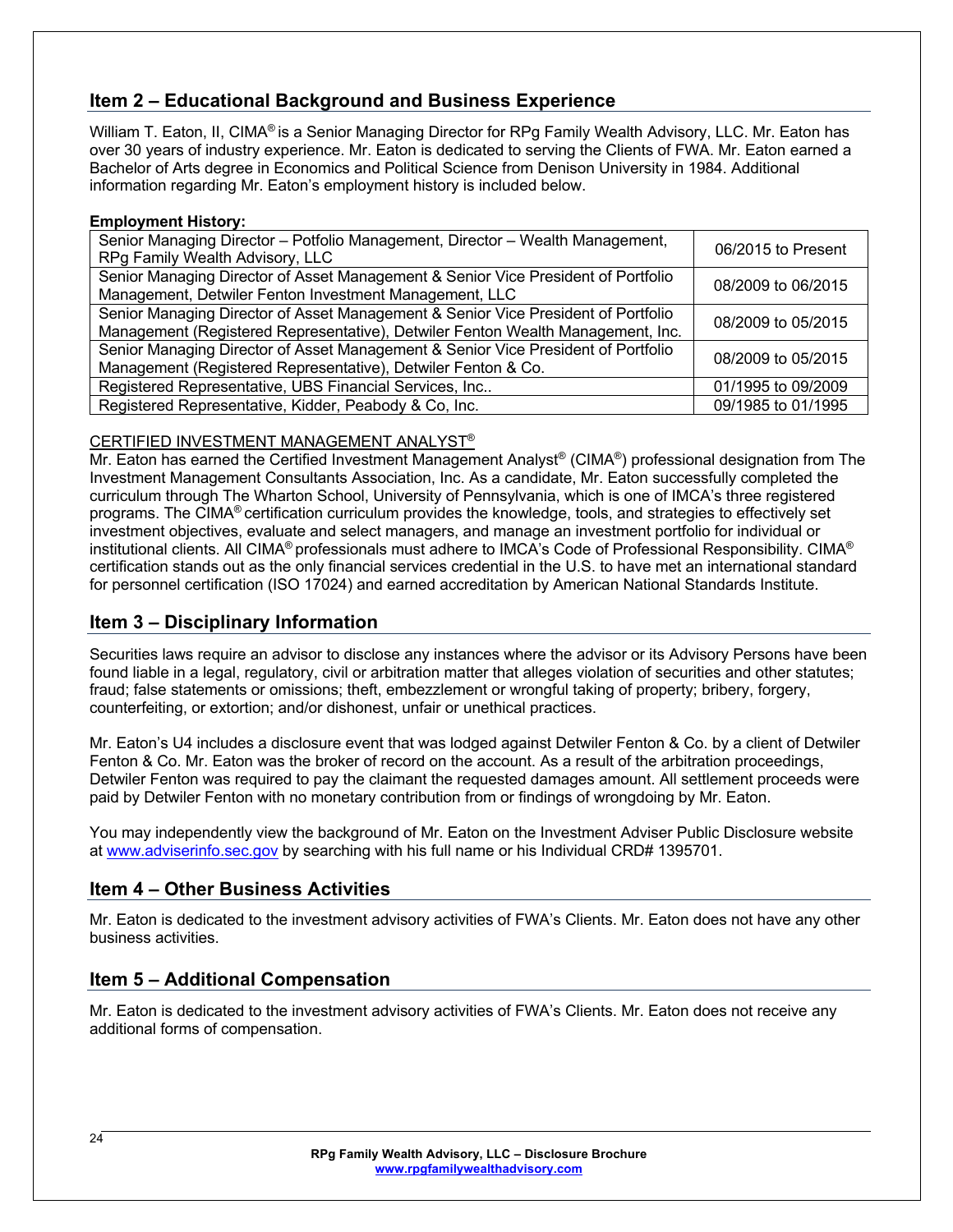# **Item 6 – Supervision**

Mr. Eaton is supervised by Robert McCauley, the Chief Financial Officer and Chief Compliance Officer. Mr. McCauley can be reached at (781) 916-8176 or via email at compliance@riskparadigmgroup.com.

FWA has implemented a Code of Ethics, an internal compliance document that guides each Supervised Person in meeting their fiduciary obligations to Clients of FWA. Further, FWA is subject to regulatory oversight by various agencies. These agencies require registration by FWA and its Supervised Persons. As a registered entity, FWA is subject to examinations by regulators, which may be announced or unannounced. FWA is required to periodically update the information provided to these agencies and to provide various reports regarding the business activities and assets of the Advisor.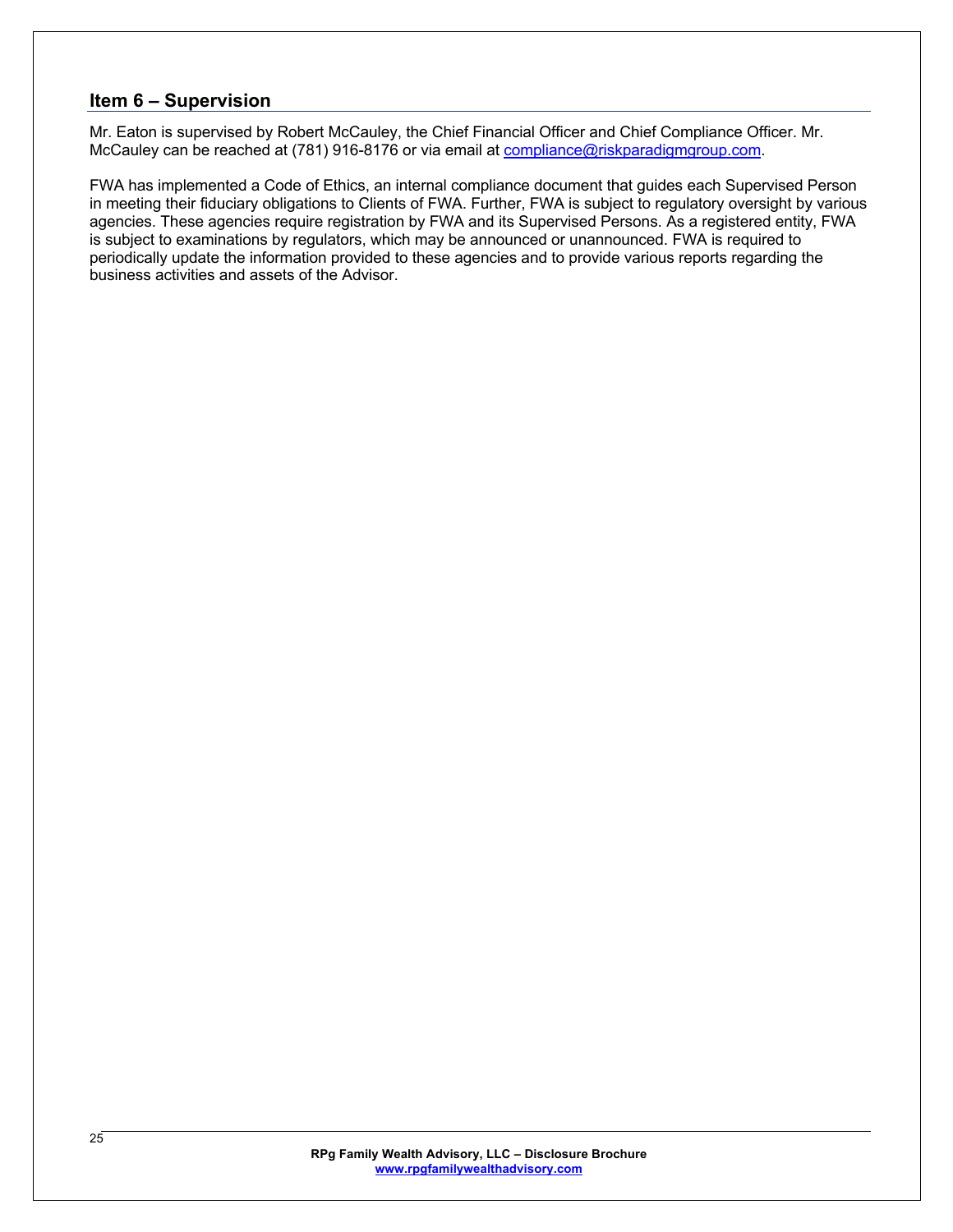

# **Form ADV Part 2B – Brochure Supplement**

**For**

# **Mitchell A. Goldfeld, CIMA® Senior Managing Director**

# **Effective: March 20, 2022**

This Form ADV 2B ("Brochure Supplement") provides information about the background and qualifications of Mitchell A. Goldfeld (CRD# 1903537) in addition to the information contained in the RPg Family Wealth Advisory, LLC ("FWA" or the "Advisor" CRD #158528) Disclosure Brochure. If you have not received a copy of this Brochure Supplement or if you have any questions about the contents of this Brochure Supplement or FWA's Disclosure Brochure, please contact the Advisor at (888) 285-8600.

Additional information about Mitchell A. Goldfeld, II is available on the SEC's Investment Adviser Public Disclosure website at www.adviserinfo.sec.gov by searching with his full name or his Individual CRD# 1903537.

> **RPg Family Wealth Advisory, LLC** 25 Burlington Mall Rd, Suite 404, Burlington, MA 01803 Phone: (888) 285-8600 | Fax: (781) 273-0333 www.rpgfamilywealthadvisory.com

**RPg Family Wealth Advisory, LLC – Disclosure Brochure www.rpgfamilywealthadvisory.com**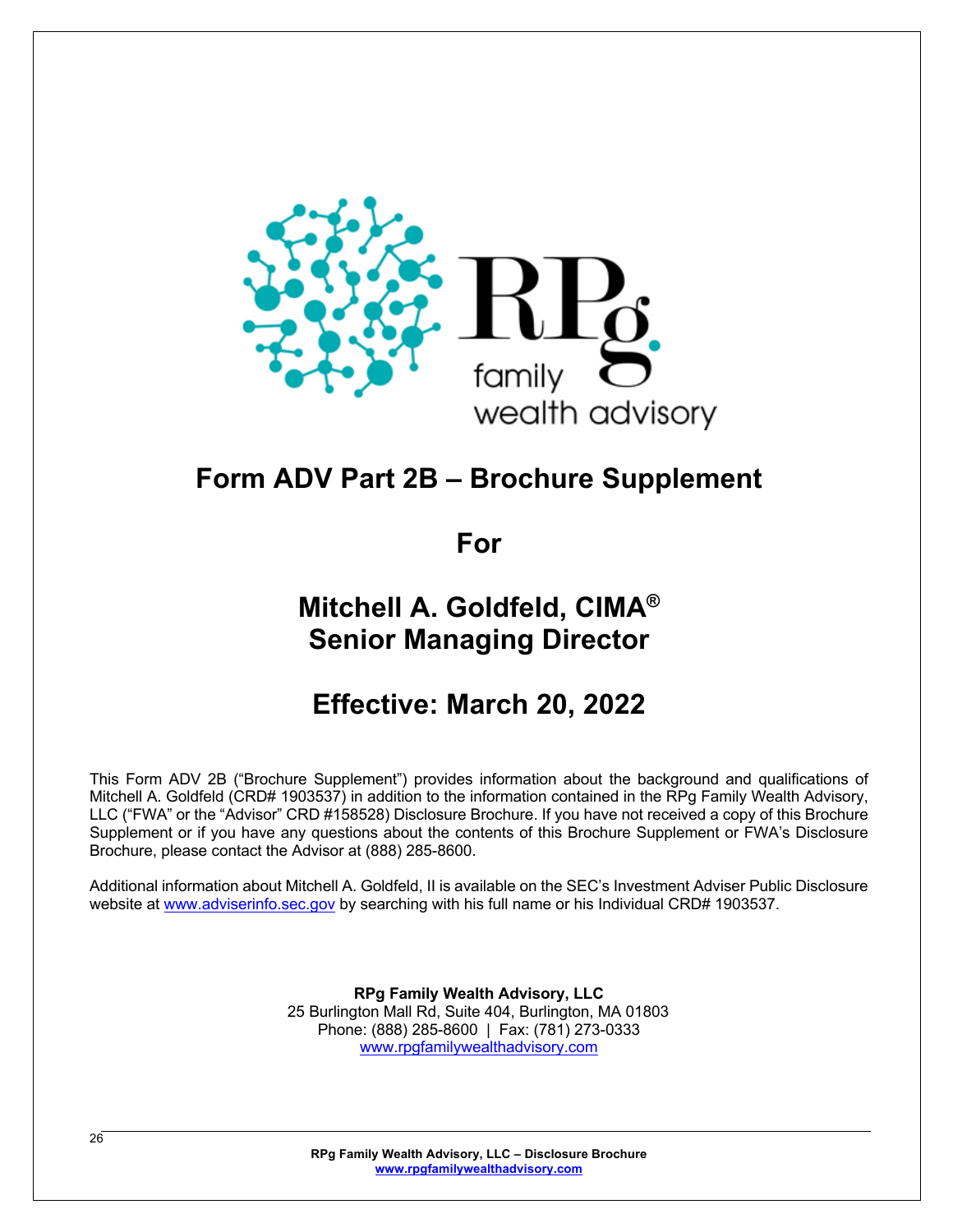# **Item 2 – Educational Background and Business Experience**

Mitchell A. Goldfeld, CIMA® is a Senior Managing Director for RPg Family Wealth Advisory, LLC. Mr. Goldfeld has over 30 years of professional experience, which includes over 20 years of industry experience. Mr. Goldfeld is dedicated to serving the Clients of FWA. Mr. Goldfeld earned a Bachelor of Science.degree with high honors in Economics at the State University of New York at Binghamton in 1988 as well as a Masters of Business Administration degree in Finance & Strategic Management from the Wharton School of the University of Pennsylvania in 1993. Additional information regarding Mr. Goldfeld's employment history is included below.

#### **Employment History:**

| Senior Managing Director - Wealth Management, Director - Portfolio Management,<br>RPg Family Wealth Advisory, LLC                 | 06/2015 to Present |
|-----------------------------------------------------------------------------------------------------------------------------------|--------------------|
| Managing Director of Asset Management & Senior Vice President of Wealth<br>Management, Detwiler Fenton Investment Management, LLC | 07/2010 to 06/2015 |
| Managing Director (Registered Representative),<br>Detwiler Fenton Wealth Management, Inc.                                         | 06/2012 to 05/2015 |
| Managing Director (Registered Representative), Detwiler Fenton & Co.                                                              | 08/2009 to 01/2012 |
| Vice President - Investments (Registered Representative),<br><b>UBS Financial Services, Inc.</b>                                  | 12/2002 to 08/2009 |
| Director of Business Development, Sonicbids                                                                                       | 05/2000 to 12/2002 |
| Founder & President, MAGI Productions                                                                                             | 01/1996 to 12/2002 |
| Equity Research Analyst (Registered Representative), Wellington Asset<br>Management Co.                                           | 08/1993 to 12/1995 |
| Junior Equity Analyst (Registered Representative), Goldman Sachs & Co.                                                            | 09/1988 to 05/1991 |

#### CERTIFIED INVESTMENT MANAGEMENT ANALYST®

Mr. Goldfeld has earned the Certified Investment Management Analyst® (CIMA®) professional designation from The Investment Management Consultants Association, Inc. As a candidate, Mr. Goldfeld successfully completed the curriculum through The Wharton School, University of Pennsylvania, which is one of IMCA's three registered programs. The CIMA® certification curriculum provides the knowledge, tools, and strategies to effectively set investment objectives, evaluate and select managers, and manage an investment portfolio for individual or institutional clients. All CIMA® professionals must adhere to IMCA's Code of Professional Responsibility. CIMA® certification stands out as the only financial services credential in the U.S. to have met an international standard for personnel certification (ISO 17024) and earned accreditation by American National Standards Institute.

# **Item 3 – Disciplinary Information**

*There are no legal, civil or disciplinary events to disclose regarding Mr. Goldfeld.* Mr. Goldfeld has never been involved in any regulatory, civil or criminal action. There have been no Client disputes, lawsuits, arbitration claims or administrative proceedings against Mr. Goldfeld

Securities laws require an advisor to disclose any instances where the advisor or its Advisory Persons have been found liable in a legal, regulatory, civil or arbitration matter that alleges violation of securities and other statutes; fraud; false statements or omissions; theft, embezzlement or wrongful taking of property; bribery, forgery, counterfeiting, or extortion; and/or dishonest, unfair or unethical practices. *As previously noted, there are no legal, civil or disciplinary events to disclose regarding Mr. Goldfeld.*

You may independently view the background of Mr. Goldfeld on the Investment Adviser Public Disclosure website at www.adviserinfo.sec.gov by searching with his full name or his Individual CRD# 1903537.

### **Item 4 – Other Business Activities**

Mr. Goldfeld is dedicated to the investment advisory activities of FWA's Clients. Mr. Goldfeld does not have any other business activities.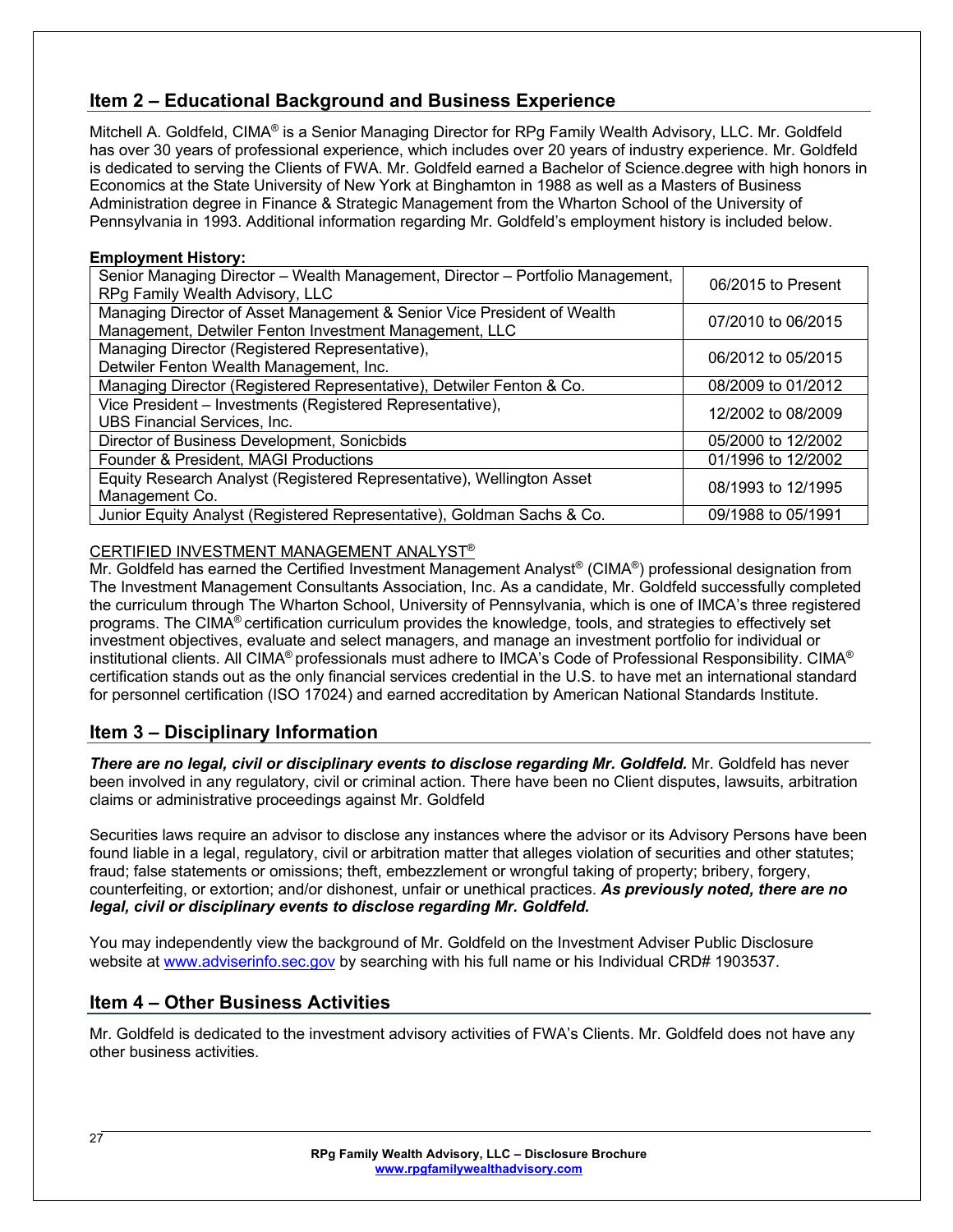# **Item 5 – Additional Compensation**

Mr. Goldfeld is dedicated to the investment advisory activities of FWA's Clients. Mr. Goldfeld does not receive any additional forms of compensation.

### **Item 6 – Supervision**

Mr. Goldfeld is supervised by Robert McCauley, the Chief Financial Officer and Chief Compliance Officer. Mr. McCauley can be reached at (781) 916-8176 or via email at compliance@riskparadigmgroup.com..

FWA has implemented a Code of Ethics, an internal compliance document that guides each Supervised Person in meeting their fiduciary obligations to Clients of FWA. Further, FWA is subject to regulatory oversight by various agencies. These agencies require registration by FWA and its Supervised Persons. As a registered entity, FWA is subject to examinations by regulators, which may be announced or unannounced. FWA is required to periodically update the information provided to these agencies and to provide various reports regarding the business activities and assets of the Advisor.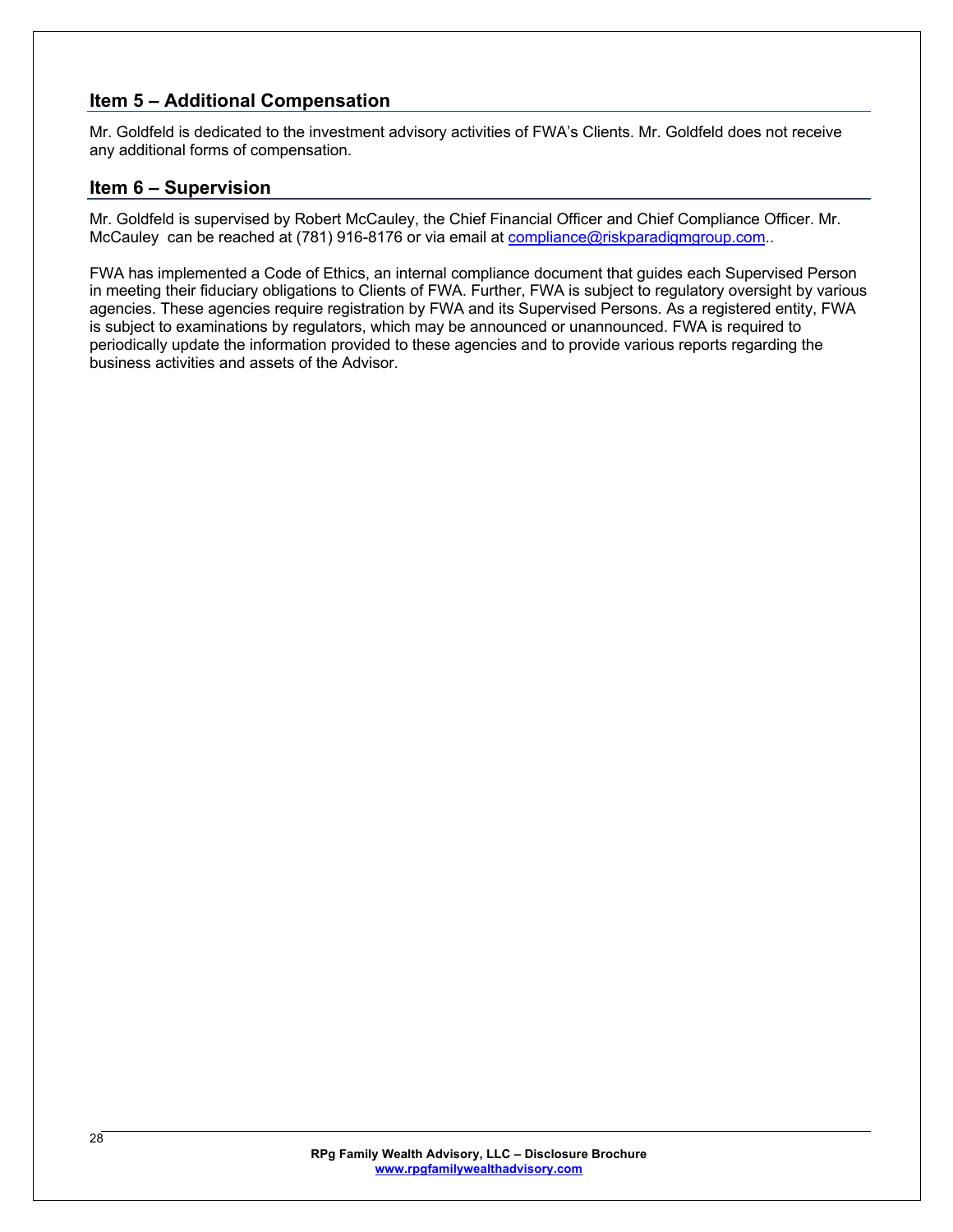

# **Form ADV Part 2B – Brochure Supplement**

**for Juan Donabedian Director of Portfolio Management**

# **Effective: March 20, 2022**

This Form ADV 2B ("Brochure Supplement") provides information about the background and qualifications of Juan Donabedian (CRD# 4595528) in addition to the information contained in the RPg Family Wealth Advisory, LLC ("FWA" or the "Advisor" CRD #158528) Disclosure Brochure. If you have not received a copy of this Brochure Supplement or if you have any questions about the contents of this Brochure Supplement or FWA's Disclosure Brochure, please contact the Advisor at (888) 285-8600.

Additional information about Juan Donabedian is available on the SEC's Investment Adviser Public Disclosure website at www.adviserinfo.sec.gov.

> **RPg Family Wealth Advisory, LLC** 25 Burlington Mall Rd, Suite 404, Burlington, MA 01803 Phone: (888) 285-8600 | Fax: (781) 273-0333 www.rpgfamilywealthadvisory.com

**RPg Family Wealth Advisory, LLC – Disclosure Brochure www.rpgfamilywealthadvisory.com**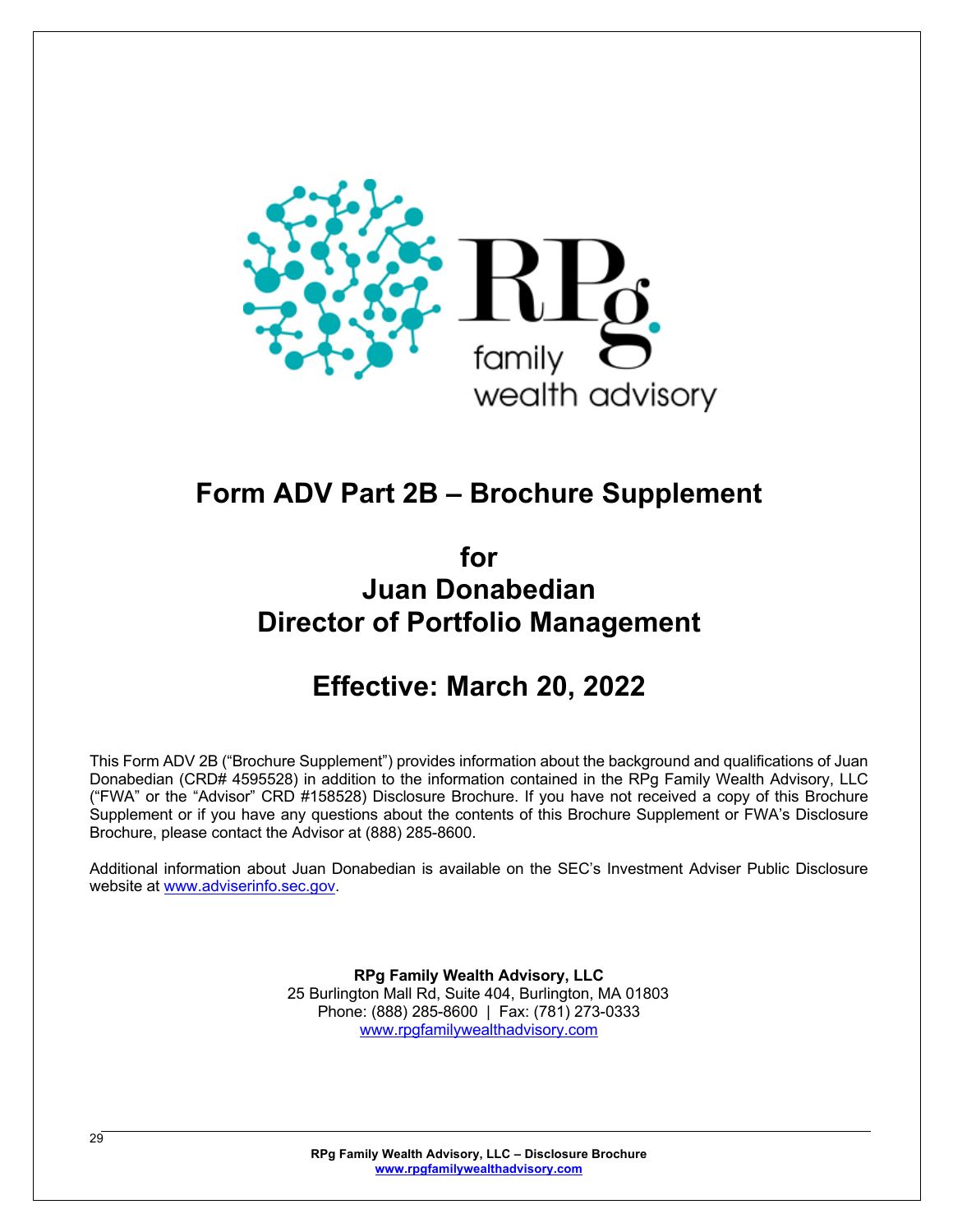# **Item 2 – Educational Background and Business Experience**

Juan Donabedian is the Director of Portfolio Management for RPg Family Wealth Advisory, LLC. Mr. Donabedian has over 25 years of experience in the accounting and financial service industries. Mr. Donabedian is dedicated to serving the Clients of FWA. Mr. Donabedian earned a Bachelor of Science from Bentley University in 1989. Additional information regarding Mr. Donabedian's employment history is included below.

#### **Employment History:**

| Director of Portfolio Management, RPg Family Wealth Advisory, LLC                  | 06/2015 to Present |
|------------------------------------------------------------------------------------|--------------------|
| Vice President of Portfolio Management, Detwiler Fenton Investment Management, LLC | 07/2010 to 06/2015 |
| Senior Portfolio Manager, (Registered Representative),                             | 12/2011 to 05/2015 |
| Detwiler Fenton Wealth Management, Inc.                                            |                    |
| Senior Portfolio Manager (Registered Representative), Detwiler Fenton & Co.        | 08/2009 to 07/2014 |
| Financial Advisor & Investment Associate (Registered Representative),              | 09/2002 to 08/2009 |
| UBS Financial Services, Inc.                                                       |                    |
| Founder and President, Illiad XXV, Inc.                                            | 10/1994 to 09/2002 |
| Senior Account: Taxation, Arthur Anderson & Co.                                    | 11/1991 to 10/1994 |
| Assistant Controller, Coptech, Inc.                                                | 08/1990 to 10/1991 |
| Staff Accountant, Tax & Audit, Herman & Herman CPA                                 | 08/1986 to 05/1990 |

# **Item 3 – Disciplinary Information**

*There are no legal, civil or disciplinary events to disclose regarding Mr. Donabedian.*Mr. Donabedian has never been involved in any regulatory, civil or criminal action. There have been no Client disputes, lawsuits, arbitration claims or administrative proceedings against Mr. Donabedian

Securities laws require an advisor to disclose any instances where the advisor or its Advisory Persons have been found liable in a legal, regulatory, civil or arbitration matter that alleges violation of securities and other statutes; fraud; false statements or omissions; theft, embezzlement or wrongful taking of property; bribery, forgery, counterfeiting, or extortion; and/or dishonest, unfair or unethical practices. *As previously noted, there are no legal, civil or disciplinary events to disclose regarding Mr. Donabedian.*

You may independently view the background of Mr. Donabedian on the Investment Adviser Public Disclosure website at www.adviserinfo.sec.gov by searching with his full name or his Individual CRD# 4595528.

# **Item 4 – Other Business Activities**

Mr. Donabedian is dedicated to the investment advisory activities of FWA's Clients. Mr. Donabedian does not have any other business activities.

# **Item 5 – Additional Compensation**

Mr. Donabedian is dedicated to the investment advisory activities of FWA's Clients. Mr. Donabedian does not receive any additional forms of compensation.

# **Item 6 – Supervision**

Mr. Donabedian is supervised by Robert McCauley, the Chief Financial Officer and Chief Compliance Officer. Mr. McCauley can be reached at (781) 916-8176 (781) 916-8176 or via email at compliance@riskparadigmgroup.com

FWA has implemented a Code of Ethics, an internal compliance document that guides each Supervised Person in meeting their fiduciary obligations to Clients of FWA. Further, FWA is subject to regulatory oversight by various agencies. These agencies require registration by FWA and its Supervised Persons. As a registered entity, FWA is subject to examinations by regulators, which may be announced or unannounced. FWA is required to periodically update the information provided to these agencies and to provide various reports regarding the business activities and assets of the Advisor.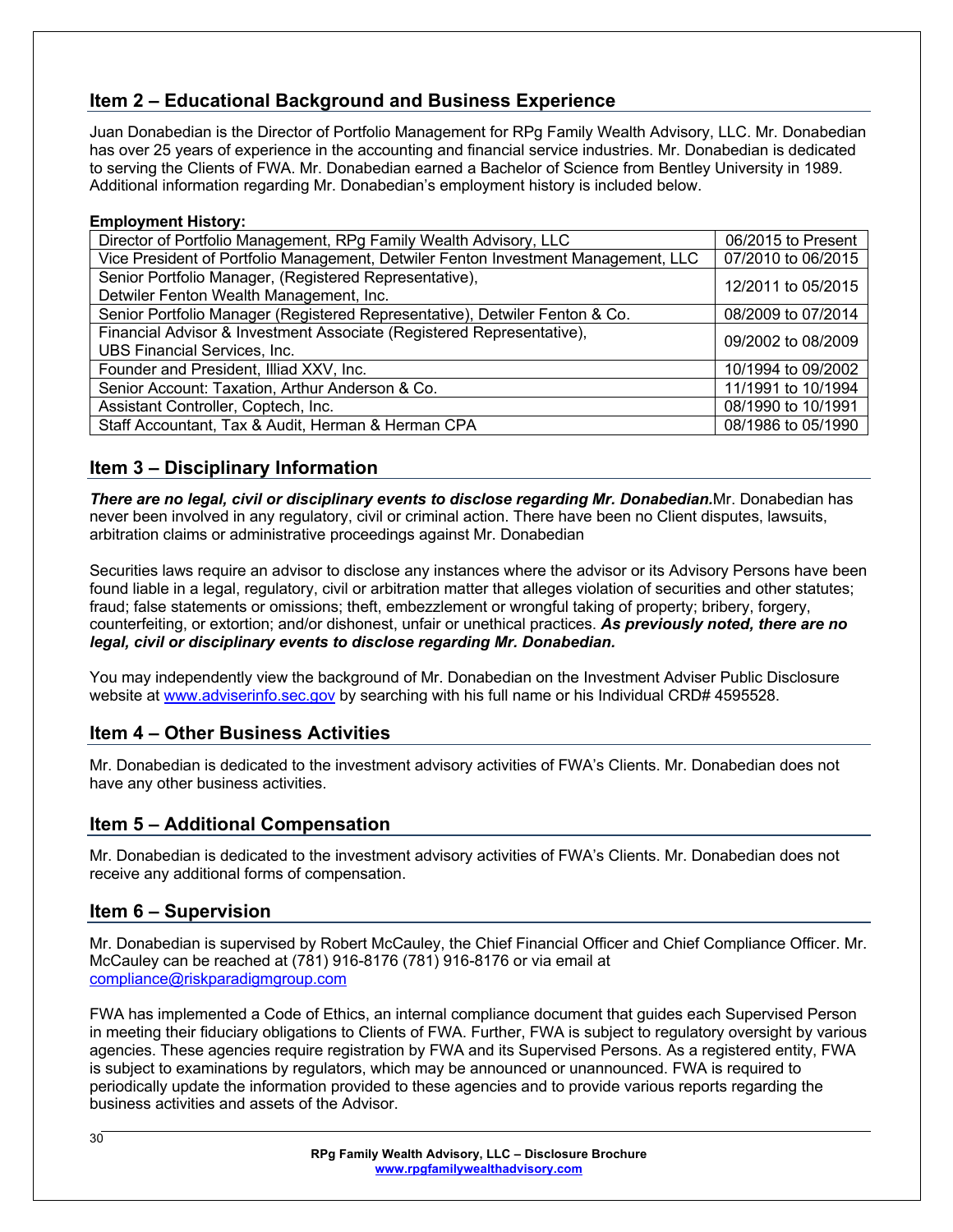

# **Form ADV Part 2B – Brochure Supplement**

# **for Deborah B. Friend Director – Wealth Management**

# **Effective: March 20, 2022**

This Form ADV 2B ("Brochure Supplement") provides information about the background and qualifications of Deborah B. Friend (CRD# 4257503) in addition to the information contained in the RPg Family Wealth Advisory, LLC ("FWA" or the "Advisor" CRD #158528) Disclosure Brochure. If you have not received a copy of this Brochure Supplement or if you have any questions about the contents of this Brochure Supplement or FWA's Disclosure Brochure, please contact the Advisor at (888) 285-8600.

Additional information about Deborah B. Friend is available on the SEC's Investment Adviser Public Disclosure website at www.adviserinfo.sec.gov by searching with her full name or her Individual CRD# 4257503.

> **RPg Family Wealth Advisory, LLC** 25 Burlington Mall Rd, Suite 404, Burlington, MA 01803 Phone: (888) 285-8600 | Fax: (781) 273-0333 www.rpgfamilywealthadvisory.com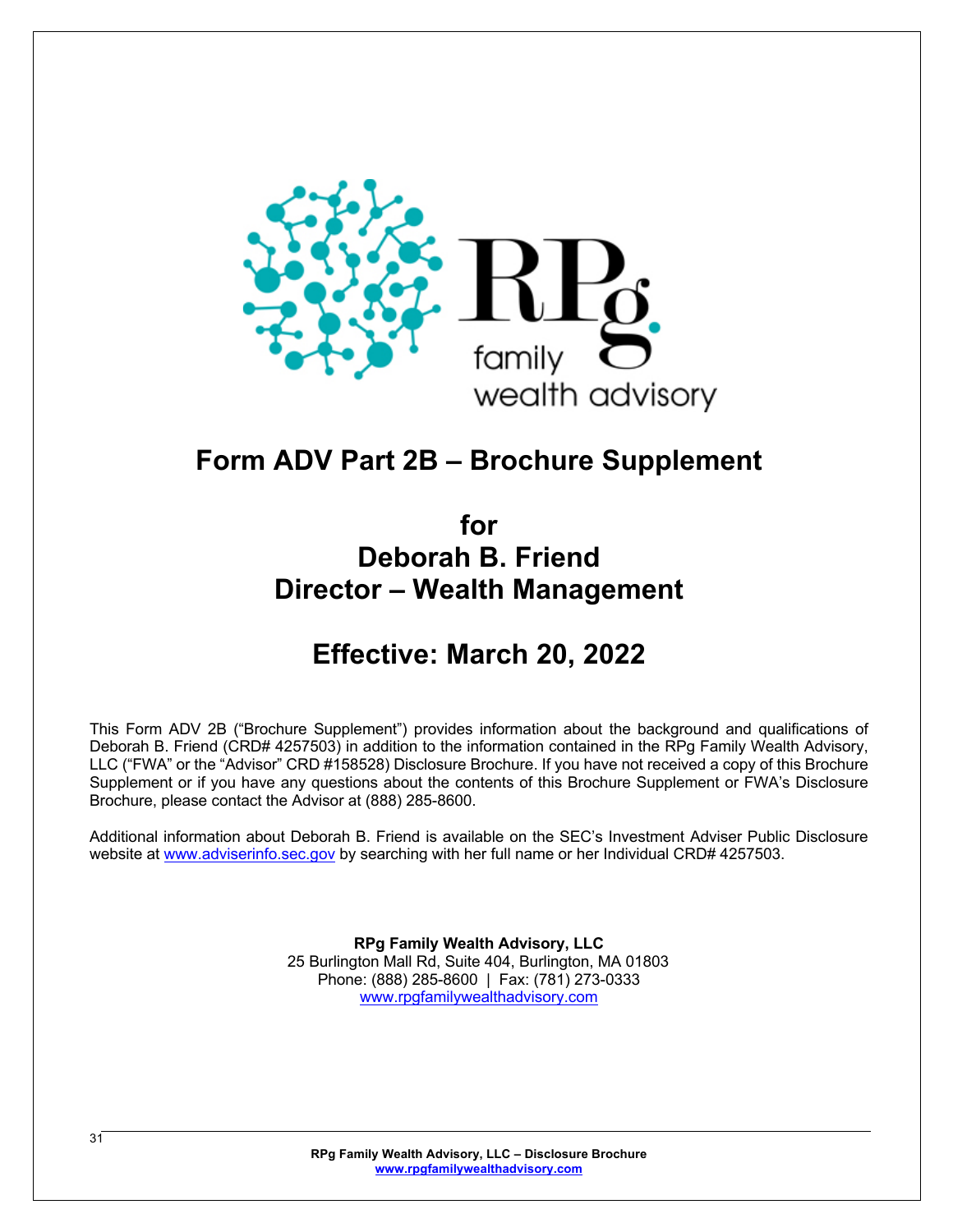# **Item 2 – Educational Background and Business Experience**

Deborah B. Friend is a Director – Wealth Management for RPg Family Wealth Advisory, LLC. Ms. Friend has almost 20 years of industry experience. Ms. Friend is dedicated to serving the Clients of FWA. Ms. Friend attended Barnard College, Columbia University in New York. Additional information regarding Ms. Friend's employment history is included below.

#### **Employment History:**

| Director of Wealth Management, RPg Family Wealth Advisory, LLC                     | 06/2015 to Present |
|------------------------------------------------------------------------------------|--------------------|
| Vice President of Portfolio Management, Detwiler Fenton Investment Management, LLC | 08/2009 to 06/2015 |
| Investment Associate, UBS Financial Services, Inc.                                 | 02/2000 to 08/2009 |
| Registered Representative, Detwiler Fenton Wealth Management, Inc.                 | 06/2012 to 05/2015 |
| Registered Representative, Detwiler Fenton & Co.                                   | 08/2009 to 01/2012 |
| Registered Representative, UBS Financial Services, Inc.                            | 04/2001 to 08/2009 |

# **Item 3 – Disciplinary Information**

**There are no legal, civil or disciplinary events to disclose regarding Ms. Friend.** Ms. Friend has never been involved in any regulatory, civil or criminal action. There have been no Client disputes, lawsuits, arbitration claims or administrative proceedings against Ms. Friend.

Securities laws require an advisor to disclose any instances where the advisor or its Advisory Persons have been found liable in a legal, regulatory, civil or arbitration matter that alleges violation of securities and other statutes; fraud; false statements or omissions; theft, embezzlement or wrongful taking of property; bribery, forgery, counterfeiting, or extortion; and/or dishonest, unfair or unethical practices. *As previously noted, there are no legal, civil or disciplinary events to disclose regarding Ms. Friend.*

You may independently view the background of Ms. Friend on the Investment Adviser Public Disclosure website at www.adviserinfo.sec.gov by searching with her full name or her Individual CRD# 4257503.

# **Item 4 – Other Business Activities**

Ms. Friend is dedicated to the investment advisory activities of FWA's Clients. Ms. Friend does not have any other business activities.

# **Item 5 – Additional Compensation**

Ms. Friend is dedicated to the investment advisory activities of FWA's Clients. Ms. Friend does not receive any additional forms of compensation.

# **Item 6 – Supervision**

Ms. Friend is supervised by Robert McCauley, the Chief Compliance Officer. Mr. McCauley can be reached at (781) 916-8176 or via email at compliance@riskparadigmgroup.com.

FWA has implemented a Code of Ethics, an internal compliance document that guides each Supervised Person in meeting their fiduciary obligations to Clients of FWA. Further, FWA is subject to regulatory oversight by various agencies. These agencies require registration by FWA and its Supervised Persons. As a registered entity, FWA is subject to examinations by regulators, which may be announced or unannounced. FWA is required to periodically update the information provided to these agencies and to provide various reports regarding the business activities and assets of the Advisor.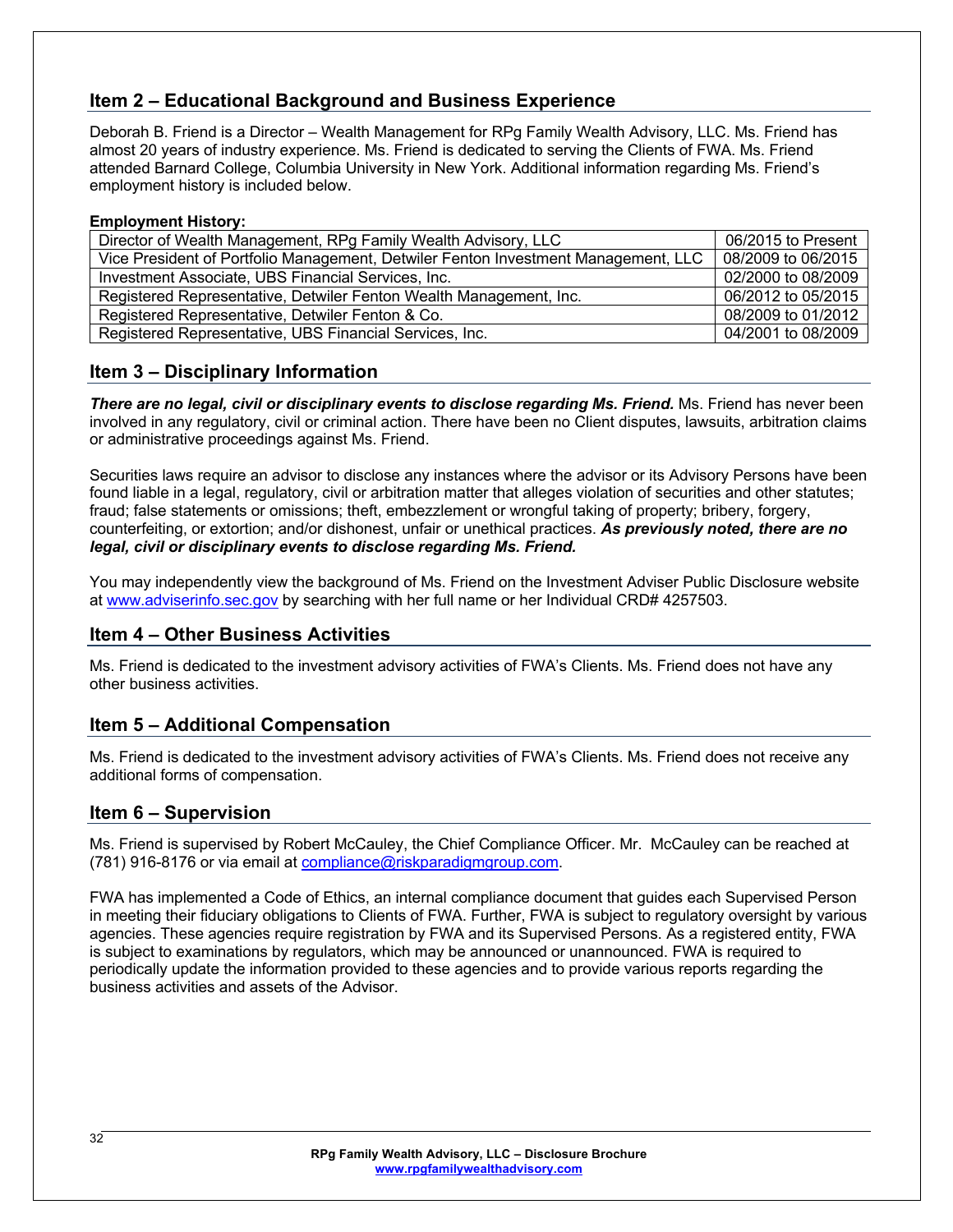

# **Form ADV Part 2B – Brochure Supplement**

**for James F. Peters, Jr. Managing Director**

**Effective: March 20, 2022**

This Brochure Supplement provides information about the background and qualifications of James F. Peters, Jr. (CRD# 1543053) in addition to the information contained in the RPg Family Wealth Advisory, LLC ("FWA" or the "Advisor" CRD #158528) Disclosure Brochure. If you have not received a copy of this Brochure Supplement or if you have any questions about the contents of this Brochure Supplement or FWA's Disclosure Brochure, please contact the Advisor at (888) 285-8600.

Additional information about James F. Peters, Jr. is available on the SEC's Investment Adviser Public Disclosure website at www.adviserinfo.sec.gov by searching with his full name or his Individual CRD# 1543053.

> **RPg Family Wealth Advisory, LLC** 25 Burlington Mall Rd, Suite 404, Burlington, MA 01803 Phone: (888) 285-8600 | Fax: (781) 273-0333 www.rpgfamilywealthadvisory.com

**RPg Family Wealth Advisory, LLC – Disclosure Brochure www.rpgfamilywealthadvisory.com**